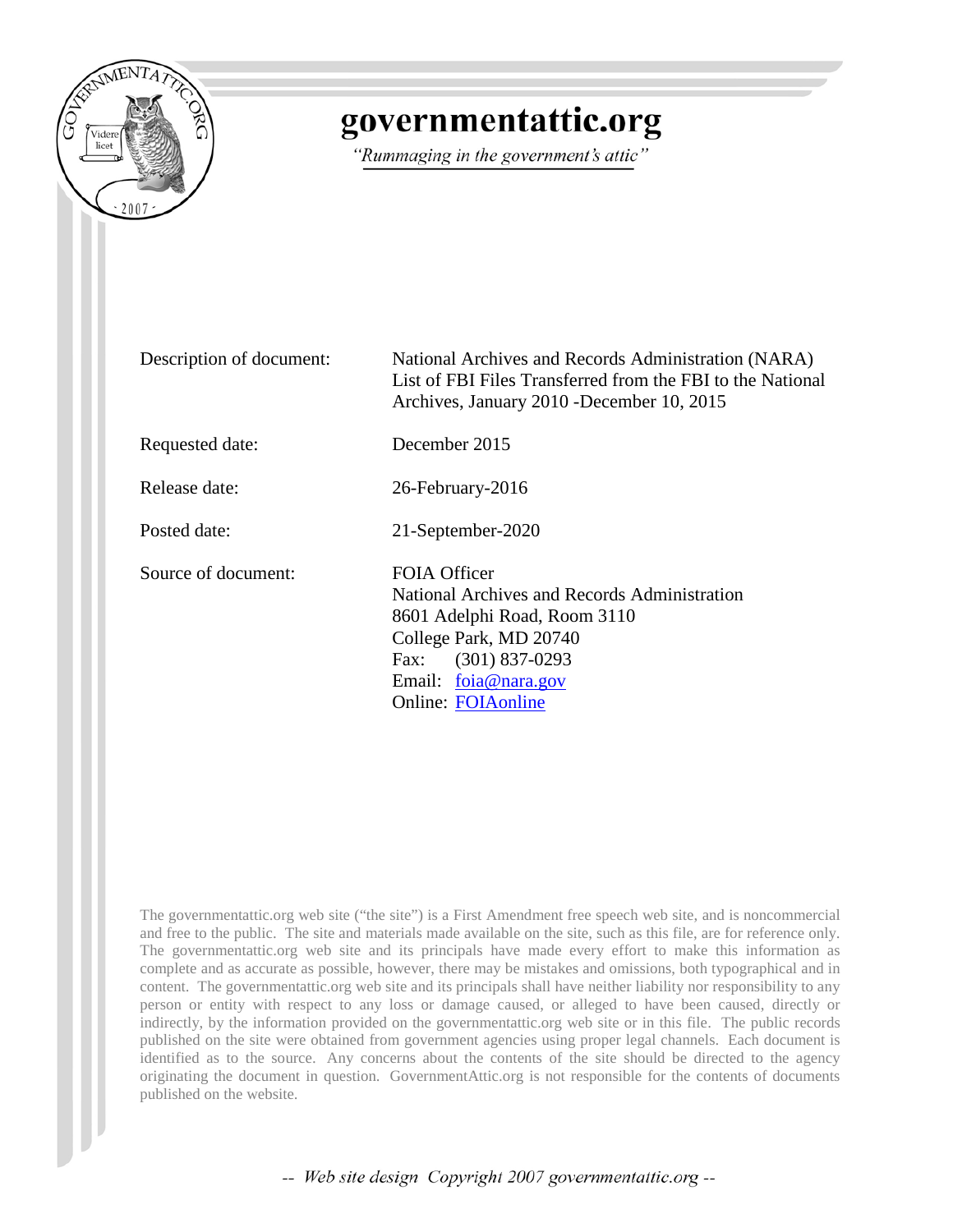From: [foia@nara.gov](mailto:foia@nara.gov) Date: Fri, Feb 26, 2016 at 9:08 AM

8601 Adelphi Road Room 3110 College Park, MD 20740-6001

February 26, 2016 Re: Freedom of Information Act Request

This is in response to your Freedom of Information Act (FOIA) request dated, December 29, 2015. You are seeking "the listing of FBI files transferred from the Federal Bureau of Investigation to the National Archives and Records Administration between January 1, 2010 and December 10, 2015." Your request has been assigned the above internal tracking number in addition to the FOIAonline tracking case NARA-NGC-2016-000230.

I am releasing to you the enclosed spreadsheet that covers the FBI transfers to NARA that you requested. This completes the processing of your request.

If you are not satisfied with our action on this request, you have the right to file an administrative appeal in writing, email, or if you submitted your initial request through FOIAonline you may submit through that web portal. If in writing please address your appeal to the Deputy Archivist (ND), National Archives and Records Administration, College Park, Maryland 20740. If by email please submit your appeal to [FOIA@nara.gov](mailto:FOIA@nara.gov) addressed to the Deputy Archivist. Please follow the instructions in FOIAonline to appeal any decisions. Your appeal should be received within 60 calendar days of the date of this letter and it should explain why you think this response does not meet the requirements of the FOIA. Both the letter and the envelope should be clearly marked "Freedom of Information Act Appeal." All correspondence should reference the tracking number.

Sincerely,

JOSEPH A. SCANLON FOIA Officer Office of General Counsel (301) 837-0583 [joseph.scanlon@nara.gov](mailto:joseph.scanlon@nara.gov)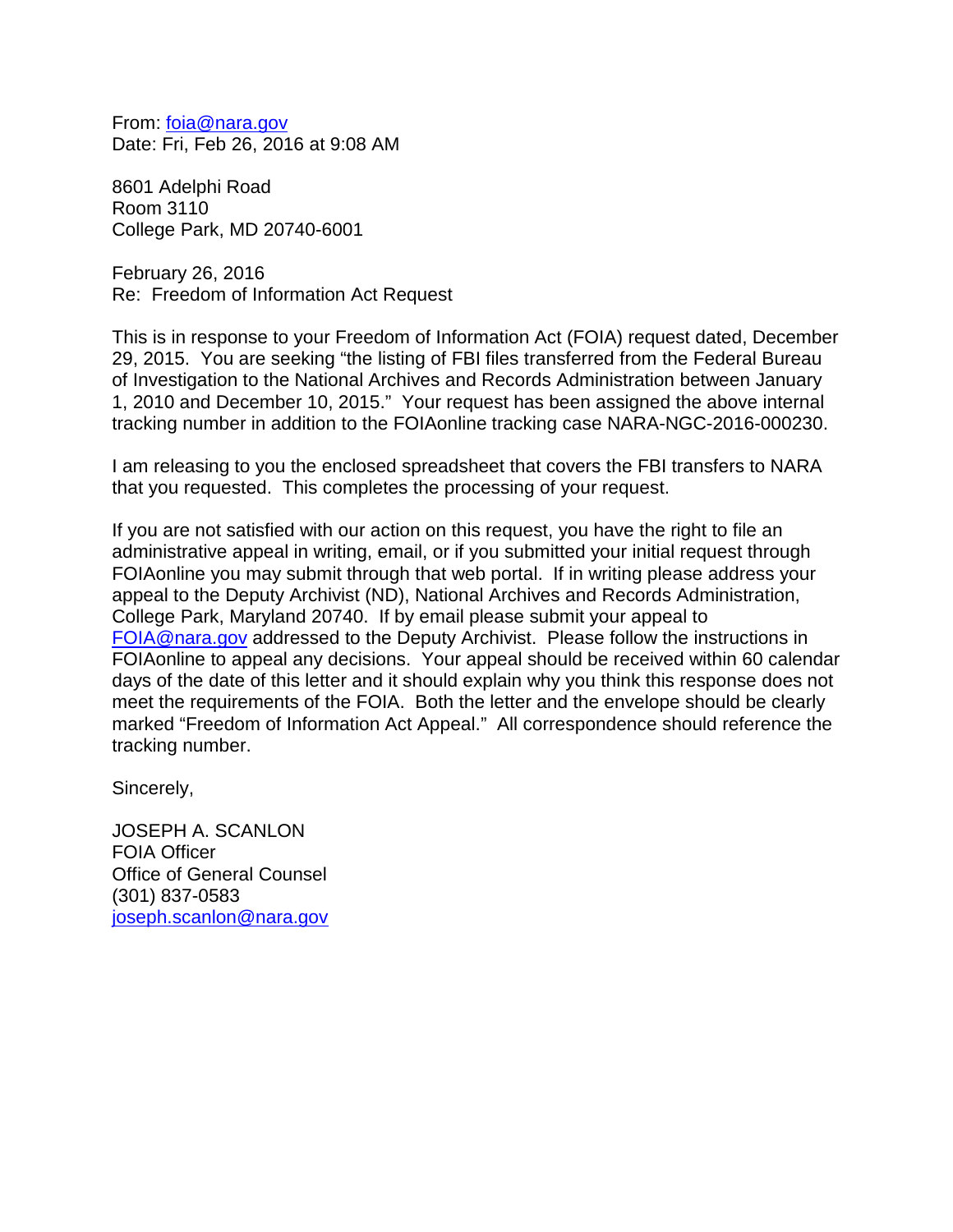|                                  |                                                                                                                               |                                                                             | Inclusive         | Inclusive          | <b>FRC Transfer#</b>         | Records Accepted/    | <b>General Record</b>                            |                                  | Classification               | Total # of        | Cubic              |
|----------------------------------|-------------------------------------------------------------------------------------------------------------------------------|-----------------------------------------------------------------------------|-------------------|--------------------|------------------------------|----------------------|--------------------------------------------------|----------------------------------|------------------------------|-------------------|--------------------|
| <b>Accession#</b>                | Description                                                                                                                   | <b>Status</b><br><b>Creating Organization Unit</b>                          | <b>Start Date</b> | <b>End Date</b>    | (SF135)                      | <b>Received Date</b> | <b>Type</b>                                      | <b>Access Restriction</b>        | <b>Status</b>                | <b>Containers</b> | Feet               |
| NN3-065-10-003                   | 19 Classification - Censorship Matters, FBI Headquarters Case Files                                                           | Complete Federal Bureau of Investigation                                    | 1942              | 1983               |                              | 1/7/2010             | <b>Textual Records</b>                           | Restricted-Partly                | Unclassified                 |                   | 2.154              |
| NN3-065-10-002                   | 17 Classification - Fraud Against the Government - Veterans Administration, FBI Headquarters Case Files                       | Complete Federal Bureau of Investigation                                    | 1921              | 1983               |                              | 1/7/2010             | <b>Textual Records</b>                           | Restricted-Partly                | Unclassified                 |                   | 7.539              |
| NN3-065-10-001                   | 2 Classification - Neutrality Matters, FBI Headquarters Case Files                                                            | Complete Federal Bureau of Investigation                                    | 1940              | 1983               |                              | 1/7/2010             | <b>Textual Records</b>                           | Restricted-Partly                | Unclassified                 |                   | 2.154              |
| NN3-065-10-008                   | 28 Classification - Copyright Matters, FBI Headquarters Case Files                                                            | Complete   Federal Bureau of Investigation                                  | 1924              | 1983               |                              | 1/8/2010             | <b>Textual Records</b>                           | Restricted-Partly                | Unclassified                 |                   | 26.925             |
| NN3-065-10-007                   | 26 Classification - Interstate Transportation of Stolen Vehicle and Stolen Aircraft, FBI Headquarters Case Files              | Complete   Federal Bureau of Investigation                                  | 1924              | 1983               |                              | 1/8/2010             | <b>Textual Records</b>                           | Restricted-Partly                | Unclassified                 | 54                | 165.858            |
| NN3-065-10-006                   | 25 Classification - Selective Service Act, FBI Headquarters Case Files                                                        | Complete Federal Bureau of Investigation                                    | 1922              | 1983               |                              | 1/8/2010             | <b>Textual Records</b>                           | Restricted-Partly                | Unclassified                 |                   | 50.619             |
| NN3-065-10-005                   | 22 Classification - National Motor Vehicle Traffic Act, FBI Headquarters Case Files                                           | Complete   Federal Bureau of Investigation                                  | 1922              | 1983               |                              | 1/8/2010             | <b>Textual Records</b>                           | Restricted-Partly                | Unclassified                 |                   | 1.077              |
| NN3-065-10-004                   | 20 Classification - Federal Grain Standards Act. FBI Headquarters Case Files                                                  | Complete   Federal Bureau of Investigation                                  | 1920              | 1983               |                              | 1/8/2010             | <b>Textual Records</b>                           | <b>Restricted-Partly</b>         | Unclassified                 |                   | 0.01               |
| NN3-065-10-012                   | 319 Classification - Policy and Procedures Manuals                                                                            | Complete Federal Bureau of Investigation                                    | 1945              | 1998               |                              | 1/11/2010            | <b>Textual Records</b>                           | Restricted-Fully                 | Classified                   |                   | 7.539              |
| NN3-065-10-011                   | 140 Classification - Security of Government Employees, FBI Headquarters Case Files                                            | Complete   Federal Bureau of Investigation                                  | 1953              | 1983               |                              | 1/11/2010            | <b>Textual Records</b>                           | Restricted-Fully                 | Classified                   |                   | 21.54              |
| NN3-065-10-010                   | 105 Classification - Foreign Counterintelligence, FBI Headquartes Case Files                                                  | Complete Federal Bureau of Investigation                                    | 1938              | 1983               |                              | 1/11/2010            | <b>Textual Records</b>                           | Restricted-Fully                 | Classified                   | 80                | 86.16              |
| NN3-065-10-009                   | 100 Classification - Domestic Security, FBI Headquarters Case Files                                                           | Complete Federal Bureau of Investigation                                    | 1939              | 1983               |                              | 1/11/2010            | <b>Textual Records</b>                           | Restricted-Fully                 | Classified                   | 77                | 82.929             |
| IN3-065-10-014                   | 31 Classification - White Slave Traffic Act, FBI Headquarters Case Files                                                      | Complete Federal Bureau of Investigation                                    | 1910              | 1983               |                              | 5/10/2010            | <b>Textual Records</b>                           | Restricted-Fully                 | Unclassified                 |                   | 58.158             |
| NN3-065-10-019                   | 100 Classification - Domestic Security, FBI Headquarters Case Files                                                           | Complete   Federal Bureau of Investigation                                  | 1939              | 1984               |                              | 5/10/2010            | <b>Textual Records</b>                           | Restricted-Fully                 | Classified                   | 40                | 43.08              |
| NN3-065-10-018                   | 41 Classification - Explosives, FBI Headquarters Case Files                                                                   | Complete   Federal Bureau of Investigation                                  | 1924              | 1983               |                              | 5/11/2010            | <b>Textual Records</b>                           | Restricted-Fully                 | Unclassified                 |                   | 1.077              |
| NN3-065-10-017                   | 40 Classification - Passport and Visa Matters, FBI Headquarters Case Files                                                    | Complete Federal Bureau of Investigation                                    | 1924              | 1983               |                              | 5/11/2010            | <b>Textual Records</b>                           | Restricted-Fully                 | Unclassified                 |                   | 22.617             |
| NN3-065-10-016                   | 39 Classification - Falsely Claiming Citizenship, FBI Headquarters Case Files                                                 | Complete   Federal Bureau of Investigation                                  | 1924              | 1983               |                              | 5/11/2010            | <b>Textual Records</b>                           | Restricted-Fully                 | Unclassified                 | 20                | 21.54              |
| NN3-065-10-020                   | 105 Classification - Foreign Counterintelligence, FBI Headquarters Case Files                                                 | Complete   Federal Bureau of Investigation                                  | 1938              | 1984               |                              | 5/11/2010            | <b>Textual Records</b>                           | Restricted-Fully                 | Classified                   | 120               | 129.24             |
| NN3-065-10-021                   | Field Office (Multiple) Main Files, Sub Files and Enclosures Pertaining to the Leonard Peltier Investigation Case             | Complete Federal Bureau of Investigation                                    | 1976              | 1985               |                              | 5/12/2010            | <b>Textual Records</b>                           | Restricted-Fully                 | Unclassified                 |                   | 82.929             |
| NN3-065-10-015                   | 36 Classification - Mail Fraud, FBI Headquarters Case Files                                                                   | Complete   Federal Bureau of Investigation                                  | 1924              | 1983               |                              | 5/12/2010            | <b>Textual Records</b>                           | Restricted-Fully                 | Unclassified                 |                   | 4.308              |
| NN3-065-10-013                   | 29 Classification - Bank Fraud and Embezzlement, FBI Headquarters Case Files                                                  | Complete Federal Bureau of Investigation                                    | 1924              | 1983               |                              | 5/13/2010            | <b>Textual Records</b>                           | Restricted-Fully                 | Unclassified                 | n                 | 107.7              |
| NN3-065-10-022                   | Investigation of the Madison Guaranty Savings and Loan (Whitewater)                                                           | Complete Federal Bureau of Investigation                                    | 1989              | 2000               |                              | 5/14/2010            | <b>Textual Records</b>                           | Restricted-Fully                 | Unclassified                 |                   | 20.463             |
| NN3-065-10-027                   | 43 Classification - False Advertising, FBI Headquarters Case Files                                                            | Complete Federal Bureau of Investigation                                    | 1924              | 1984               |                              | 6/18/2010            | <b>Textual Records</b>                           | Restricted-Fully                 | Classified                   |                   | 8.616              |
| NN3-065-10-028                   | 32 Classification - Identification Matters, FBI Headquarters Case Files                                                       | Complete Federal Bureau of Investigation                                    | 1924              | 1984               |                              | 6/18/2010            | <b>Textual Records</b>                           | Restricted-Fully                 | Classified                   | 587               | 3.231              |
| NN3-065-10-023                   | Abstracts, Case/Serial Set                                                                                                    | Complete Federal Bureau of Investigation                                    | 1/1/1936          | 12/31/1979         | W065-83-0010                 | 7/26/2010            | <b>Textual Records</b>                           | Restricted-Fully                 | Unclassified                 |                   | 632.199            |
| NN3-065-10-031                   | 42 Classification - Desertion, FBI Headquarters Case Files                                                                    | Complete Federal Bureau of Investigation                                    | 1921              | 1984               |                              | 9/2/2010             | <b>Textual Records</b>                           | Restricted-Fully                 | Classified                   | 31                | 33.387             |
| NN3-065-10-024                   | Abstracts, Case/Serial Set                                                                                                    | Complete   Federal Bureau of Investigation                                  | 1/1/1922          | 12/31/1985         | W065-89-0011                 | 9/8/2010             | <b>Textual Records</b>                           | Restricted-Fully                 | Classified                   | 38                | 40.926             |
| NN3-065-10-024                   | Abstracts, Case/Serial Set                                                                                                    | Complete<br>Federal Bureau of Investigation                                 | 1/1/1936          | 12/31/1979         | W065-86-0004                 | 9/8/2010<br>9/8/2010 | <b>Textual Records</b>                           | Restricted-Fully                 | Classified                   | 516               | 555.732<br>21.54   |
| NN3-065-10-024                   | Abstracts, Case/Serial Set                                                                                                    | Complete   Federal Bureau of Investigation                                  | 1/1/1922          | 12/31/1980         | W065-88-0012                 |                      | <b>Textual Records</b>                           | Restricted-Fully                 | Classified                   | 285               |                    |
| NN3-065-10-023<br>NN3-065-10-023 | Abstracts, Case/Serial Set                                                                                                    | Federal Bureau of Investigation<br>Complete                                 | 1/1/1936          | 12/31/1979         | W065-83B0010<br>W065-83A0010 | 9/8/2010<br>9/8/2010 | <b>Textual Records</b><br><b>Textual Records</b> | Unrestricted                     | Unclassified<br>Unclassified | 546               | 306.945<br>588.042 |
| NN3-065-10-032                   | Abstracts, Case/Serial Set                                                                                                    | Complete Federal Bureau of Investigation<br>Federal Bureau of Investigation | 1/1/1936<br>1939  | 12/31/1979<br>1984 |                              | 9/16/2010            | <b>Textual Records</b>                           | Unrestricted<br>Restricted-Fully | Classified                   | 884               | 952.068            |
| NN3-065-10-032                   | 100 Classification - Domestic Security, Washington Field Office<br>100 Classification - Domestic Security, Tampa Field Office | Complete<br>Complete                                                        | 1939              | 1984               |                              | 9/16/2010            | <b>Textual Records</b>                           | Restricted-Fully                 | Classified                   | 80                | 86.16              |
| NN3-065-10-032                   | 100 Classification - Domestic Security, San Juan Field Office                                                                 | Complete                                                                    | 1939              | 1984               |                              | 9/16/2010            | <b>Textual Records</b>                           | Restricted-Fully                 | Classified                   | 281               | 302.637            |
| NN3-065-10-032                   | 100 Classification - Domestic Security, San Diego Field Office                                                                | Complete                                                                    | 1939              | 1984               |                              | 9/16/2010            | <b>Textual Records</b>                           | Restricted-Fully                 | Classified                   | 200               | 215.4              |
| NN3-065-10-032                   | 100 Classification - Domestic Security, San Antonio Field Office                                                              | Complete                                                                    | 1939              | 1984               |                              | 9/16/2010            | <b>Textual Records</b>                           | Restricted-Fully                 | Classified                   | 241               | 259.557            |
| NN3-065-10-032                   | 100 Classification - Domestic Security, Sacramento Field Office                                                               | Complete                                                                    | 1939              | 1984               |                              | 9/16/2010            | <b>Textual Records</b>                           | Restricted-Fully                 | Classified                   | 74                | 79.698             |
| NN3-065-10-032                   | 100 Classification - Domestic Security, Portland Field Office                                                                 | Complete                                                                    | 1939              | 1984               |                              | 9/16/2010            | <b>Textual Records</b>                           | Restricted-Fully                 | Classified                   | 106               | 114.162            |
| NN3-065-10-032                   | 100 Classification - Domestic Security, Phoenix Field Office                                                                  | Complete                                                                    | 1939              | 1984               |                              | 9/16/2010            | <b>Textual Records</b>                           | Restricted-Fully                 | Classified                   | 40                | 43.08              |
| NN3-065-10-032                   | 100 Classification - Domestic Security, Omaha Field Office                                                                    | Complete                                                                    | 1939              | 1984               |                              | 9/16/2010            | <b>Textual Records</b>                           | Restricted-Fully                 | Classified                   |                   | 5.385              |
| NN3-065-10-032                   | 100 Classification - Domestic Security, Norfolk Field Office                                                                  | Complete                                                                    | 1939              | 1984               |                              | 9/16/2010            | <b>Textual Records</b>                           | Restricted-Fully                 | Classified                   |                   | 103.392            |
| NN3-065-10-032                   | 100 Classification - Domestic Security, Minneapolis Field Office                                                              | Complete                                                                    | 1939              | 1984               |                              | 9/16/2010            | <b>Textual Records</b>                           | Restricted-Fully                 | Classified                   | 577               | 621.429            |
| NN3-065-10-032                   | 100 Classification - Domestic Security, Miami Field Office                                                                    | Complete                                                                    | 1939              | 1984               |                              | 9/16/2010            | <b>Textual Records</b>                           | Restricted-Fully                 | Classified                   | 114               | 122.778            |
| NN3-065-10-032                   | 100 Classification - Domestic Security, Martin Luther King                                                                    | Complete                                                                    | 1939              | 1984               |                              | 9/16/2010            | <b>Textual Records</b>                           | Restricted-Fully                 | Classified                   |                   | 12.924             |
| NN3-065-10-032                   | 100 Classification - Domestic Security, Louisville Field Office                                                               | Complete                                                                    | 1939              | 1984               |                              | 9/16/2010            | <b>Textual Records</b>                           | Restricted-Fully                 | Classified                   | 199               | 106.623            |
| NN3-065-10-032                   | 100 Classification - Domestic Security, Knoxville Field Office                                                                | Complete                                                                    | 1939              | 1984               |                              | 9/16/2010            | <b>Textual Records</b>                           | Restricted-Fully                 | Classified                   |                   | 72.159             |
| NN3-065-10-032                   | 100 Classification - Domestic Security, Jacksonville Field Office                                                             | Complete                                                                    | 1939              | 1984               |                              | 9/16/2010            | <b>Textual Records</b>                           | Restricted-Fully                 | Classified                   | 73                | 78.621             |
| NN3-065-10-032                   | 100 Classification - Domestic Security, Indianapolis Field Office                                                             | Complete Federal Bureau of Investigation                                    | 1939              | 1984               |                              | 9/16/2010            | <b>Textual Records</b>                           | Restricted-Fully                 | Classified                   | 363               | 390.951            |
| NN3-065-10-032                   | 100 Classification - Domestic Security, Denver Field Office                                                                   | Complete Federal Bureau of Investigation                                    | 1939              | 1984               |                              | 9/16/2010            | <b>Textual Records</b>                           | Restricted-Fully                 | Classified                   | 80                | 86.16              |
| NN3-065-10-032                   | 100 Classification - Domestic Security, Dallas Field Office                                                                   | Complete   Federal Bureau of Investigation                                  | 1939              | 1984               |                              | 9/16/2010            | <b>Textual Records</b>                           | Restricted-Fully                 | Classified                   |                   | 77.544             |
| NN3-065-10-032                   | 100 Classification - Domestic Security, Cincinnati Field Office                                                               | Complete   Federal Bureau of Investigation                                  | 1939              | 1984               |                              | 9/16/2010            | <b>Textual Records</b>                           | Restricted-Fully                 | Classified                   | 180               | 193.86             |
| NN3-065-10-032                   | 100 Classification - Domestic Security, Charlotte Field Office                                                                | Complete Federal Bureau of Investigation                                    | 1939              | 1984               |                              | 9/16/2010            | <b>Textual Records</b>                           | Restricted-Fully                 | Classified                   | 117               | 126.009            |
| NN3-065-10-032                   | 100 Classification - Domestic Security, Butte Field Office                                                                    | Complete<br>Federal Bureau of Investigation                                 | 1939              | 1984               |                              | 9/16/2010            | <b>Textual Records</b>                           | Restricted-Fully                 | Classified                   | 57                | 61.389             |
| VN3-065-10-032                   | 100 Classification - Domestic Security, Boston Field Office                                                                   | Complete   Federal Bureau of Investigation                                  | 1939              | 1984               |                              | 9/16/2010            | <b>Textual Records</b>                           | Restricted-Fully                 | Classified                   | ,094              | 1,178.24           |
| NN3-065-10-032                   | 100 Classification - Domestic Security, Baltimore Field Office                                                                | Federal Bureau of Investigation<br>Complete                                 | 1939              | 1984               |                              | 9/16/2010            | <b>Textual Records</b>                           | Restricted-Fully                 | Classified                   | 623               | 670.971            |
| NN3-065-10-032                   | 100 Classification - Domestic Security, Alexandria Field Office                                                               | Complete   Federal Bureau of Investigation                                  | 1939              | 1984               |                              | 9/16/2010            | <b>Textual Records</b>                           | Restricted-Fully                 | Classified                   | 34                | 36.618             |
| NN3-065-11-001                   | 105 Classification - Foreign Counterintelligence, FBI Headquarters Case Files                                                 | Complete Federal Bureau of Investigation                                    | 1938              | 1984               |                              | 9/16/2010            | <b>Textual Records</b>                           | Restricted-Fully                 | Classified                   | 160               | 172.32             |
| NN3-065-10-025                   | 100 Classification - Domestic Security, FBI Headquarters Case Files                                                           | Complete   Federal Bureau of Investigation                                  | 1939              | 1984               |                              | 9/16/2010            | <b>Textual Records</b>                           | Restricted-Fully                 | Classified                   | 1.240             | 1,335.48           |
| VN3-065-11-003                   | 100 Classification - Domestic Security, Tampa Field Office                                                                    | Complete   Federal Bureau of Investigation                                  | 1/1/1939          | 12/31/1984         |                              | 10/21/2010           | <b>Textual Records</b>                           | Restricted-Fully                 | Classified                   |                   | 10.77              |
| NN3-065-11-003                   | 100 Classification - Domestic Security, Springfield Field Office                                                              | Complete Federal Bureau of Investigation                                    | 1/1/1939          | 12/31/1984         |                              | 10/21/2010           | <b>Textual Records</b>                           | Restricted-Fully                 | Classified                   | 50                | 53.85              |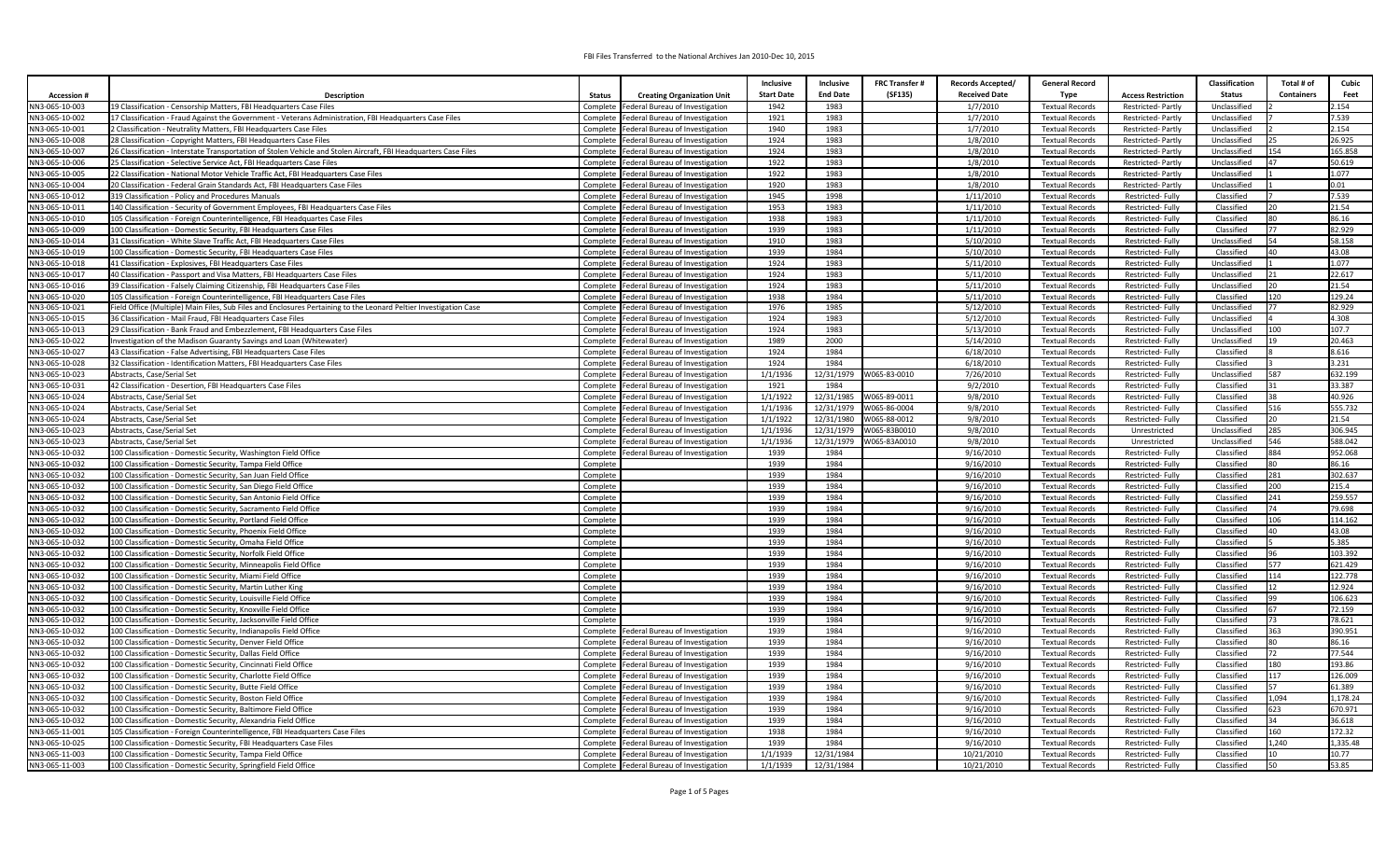|                                         |                                                                                                                                                                    |          |                                                                                          | Inclusive            | Inclusive                | <b>FRC Transfer #</b> | <b>Records Accepted/</b> | <b>General Record</b>                            |                                      | Classification             | Total # of        | Cubic             |
|-----------------------------------------|--------------------------------------------------------------------------------------------------------------------------------------------------------------------|----------|------------------------------------------------------------------------------------------|----------------------|--------------------------|-----------------------|--------------------------|--------------------------------------------------|--------------------------------------|----------------------------|-------------------|-------------------|
| <b>Accession#</b>                       | Description                                                                                                                                                        | Status   | <b>Creating Organization Unit</b>                                                        | <b>Start Date</b>    | <b>End Date</b>          | (SF135)               | <b>Received Date</b>     | Type                                             | <b>Access Restriction</b>            | <b>Status</b>              | <b>Containers</b> | Feet              |
| NN3-065-11-003                          | 100 Classification - Domestic Security, Salt Lake City Field Office                                                                                                |          | Complete   Federal Bureau of Investigation                                               | 1/1/1939             | 12/31/1984               |                       | 10/21/2010               | <b>Textual Records</b>                           | Restricted-Fully                     | Classified                 | 00                | 107.7             |
| NN3-065-11-003                          | 100 Classification - Domestic Security, Phoenix Field Office                                                                                                       | Complete | Federal Bureau of Investigation                                                          | 1/1/1939             | 12/31/1984               |                       | 10/21/2010               | <b>Textual Records</b>                           | Restricted-Fully                     | Classified                 | 82                | 88.314            |
| NN3-065-11-003                          | 100 Classification - Domestic Security, Omaha Field Office                                                                                                         |          | Complete   Federal Bureau of Investigation                                               | 1/1/1939             | 12/31/1984               |                       | 10/21/2010               | <b>Textual Records</b>                           | Restricted-Fully                     | Classified                 | 105               | 113.085           |
| NN3-065-11-003                          | 100 Classification - Domestic Security, Minneapolis Field Office                                                                                                   |          | Complete   Federal Bureau of Investigation                                               | 1/1/1939             | 12/31/1984               |                       | 10/21/2010               | <b>Textual Records</b>                           | Restricted-Fully                     | Classified                 |                   | 2.154             |
| NN3-065-11-003                          | 100 Classification - Domestic Security, Jackson Field Office                                                                                                       |          | Complete   Federal Bureau of Investigation                                               | 1/1/1939             | 12/31/1984               |                       | 10/21/2010               | <b>Textual Records</b>                           | Restricted-Fully                     | Classified                 |                   | 54.927            |
| NN3-065-11-003                          | 100 Classification - Domestic Security, Houston Field Office                                                                                                       |          | Complete   Federal Bureau of Investigation                                               | 1/1/1939             | 12/31/1984               |                       | 10/21/2010               | <b>Textual Records</b>                           | Restricted-Fully                     | Classified                 | 152               | 163.704           |
| NN3-065-11-003                          | 100 Classification - Domestic Security, Denver Field Office                                                                                                        |          | Complete Federal Bureau of Investigation                                                 | 1/1/1939             | 12/31/1984               |                       | 10/21/2010               | <b>Textual Records</b>                           | Restricted-Fully                     | Classified                 | 121               | 130.317           |
| NN3-065-11-003                          | 100 Classification - Domestic Security, Birmingham Field Office                                                                                                    |          | Complete   Federal Bureau of Investigation                                               | 1/1/1939             | 12/31/1984               |                       | 10/21/2010               | <b>Textual Records</b>                           | Restricted-Fully                     | Classified                 |                   | 100.161           |
| NN3-065-11-003                          | 100 Classification - Domestic Security, Washington Field Office                                                                                                    |          | Complete Federal Bureau of Investigation                                                 | 1/1/1939             | 12/31/1984               |                       | 11/17/2010               | <b>Textual Records</b>                           | Restricted-Fully                     | Classified                 | 38                | 40.926            |
| NN3-065-11-015                          | 105 Classification - Foreign Counterintelligence, FBI Headquarters Case Files                                                                                      |          | Complete   Federal Bureau of Investigation                                               | 1/1/1938             | 12/31/1984               |                       | 11/18/2010               | <b>Textual Records</b>                           | Restricted-Fully                     | Classified                 | lan               | 86.16             |
| NN3-065-11-003                          | 100 Classification - Domestic Security, Las Vegas Field Office                                                                                                     |          | Complete   Federal Bureau of Investigation                                               | 1/1/1939             | 12/31/1984               |                       | 11/22/2010               | <b>Textual Records</b>                           | Restricted-Fully                     | Classified                 |                   | 17.232<br>29.079  |
| NN3-065-11-003                          | 100 Classification - Domestic Security, Little Rock Field Office                                                                                                   |          | Complete Federal Bureau of Investigation                                                 | 1/1/1939             | 12/31/1984               |                       | 11/23/2010               | <b>Textual Records</b>                           | Restricted-Fully                     | Classified<br>Classified   | 27                | 15.078            |
| NN3-065-11-003<br>NN3-065-11-003        | 100 Classification - Domestic Security, Anchorage Field Office<br>100 Classification - Domestic Security, Buffalo Field Office                                     |          | Complete   Federal Bureau of Investigation<br>Complete   Federal Bureau of Investigation | 1/1/1939<br>1/1/1939 | 12/31/1984<br>12/31/1984 |                       | 11/23/2010<br>12/2/2010  | <b>Textual Records</b><br><b>Textual Records</b> | Restricted-Fully<br>Restricted-Fully | Classified                 | 521               | 561.117           |
| NN3-065-11-003                          | 100 Classification - Domestic Security, San Diego Field Office                                                                                                     |          | Complete   Federal Bureau of Investigation                                               | 1/1/1939             | 12/31/1984               |                       | 12/9/2010                | <b>Textual Records</b>                           | Restricted-Fully                     | Classified                 | 308               | 331.716           |
| NN3-065-11-003                          | 100 Classification - Domestic Security, Baltimore Field Office                                                                                                     |          | Complete Federal Bureau of Investigation                                                 | 1/1/1939             | 12/31/1984               |                       | 1/6/2011                 | <b>Textual Records</b>                           | Restricted-Fully                     | Classified                 |                   | 7.539             |
| NN3-065-11-003                          | 100 Classification - Domestic Security, New Haven Field Office                                                                                                     |          | Complete   Federal Bureau of Investigation                                               | 1/1/1939             | 12/31/1984               |                       | 1/20/2011                | <b>Textual Records</b>                           | Restricted-Fully                     | Classified                 | 167               | 179.859           |
| NN3-065-11-003                          | 100 Classification - Domestic Security, Cleveland Field Office                                                                                                     |          | Complete   Federal Bureau of Investigation                                               | 1/1/1939             | 12/31/1984               |                       | 1/20/2011                | <b>Textual Records</b>                           | Restricted-Fully                     | Classified                 | 405               | 436.185           |
| NN3-065-11-003                          | 100 Classification - Domestic Security, New Orleans Field Offices                                                                                                  |          | Complete Federal Bureau of Investigation                                                 | 1/1/1939             | 12/31/1984               |                       | 1/26/2011                | <b>Textual Records</b>                           | Restricted-Fully                     | Classified                 | 162               | 174.474           |
| NN3-065-11-003                          | 100 Classification - Domestic Security, Columbia Field Office                                                                                                      |          | Complete   Federal Bureau of Investigation                                               | 1/1/1939             | 12/31/1984               |                       | 1/26/2011                | <b>Textual Records</b>                           | Restricted-Fully                     | Classified                 | 40                | 43.08             |
| NN3-065-11-003                          | 100 Classification - Domestic Security, Albuquerque Field Office                                                                                                   |          | Complete   Federal Bureau of Investigation                                               | 1/1/1939             | 12/31/1984               |                       | 1/26/2011                | <b>Textual Records</b>                           | Restricted-Fully                     | Classified                 | 119               | 128.163           |
| NN3-065-11-003                          | 100 Classification - Domestic Security, San Juan Field Office                                                                                                      |          | Complete   Federal Bureau of Investigation                                               | 1/1/1939             | 12/31/1984               |                       | 3/24/2011                | <b>Textual Records</b>                           | Restricted-Fully                     | Classified                 |                   | 12.924            |
| NN3-065-11-003                          | 100 Classification - Domestic Security, San Antonio Field Office                                                                                                   |          | Complete   Federal Bureau of Investigation                                               | 1/1/1939             | 12/31/1984               |                       | 3/24/2011                | <b>Textual Records</b>                           | Restricted-Fully                     | Classified                 |                   | 2.154             |
| NN3-065-11-003                          | 100 Classification - Domestic Security, Louisville Field Office                                                                                                    |          | Complete   Federal Bureau of Investigation                                               | 1/1/1939             | 12/31/1984               |                       | 3/24/2011                | <b>Textual Records</b>                           | Restricted-Fully                     | Classified                 |                   | 2.154             |
| NN3-065-11-003                          | 100 Classification - Domestic Security, Detroit Field Office                                                                                                       |          | Complete   Federal Bureau of Investigation                                               | 1/1/1939             | 12/31/1984               |                       | 3/24/2011                | <b>Textual Records</b>                           | Restricted-Fully                     | Classified                 | 622               | 669.894           |
| NN3-065-11-003                          | 100 Classification - Domestic Security, Chicago Field Office                                                                                                       |          | Complete   Federal Bureau of Investigation                                               | 1/1/1939             | 12/31/1984               |                       | 3/24/2011                | <b>Textual Records</b>                           | Restricted-Fully                     | Classified                 | .685              | 1.814.75          |
| NN3-065-11-003                          | 100 Classification - Domestic Security, San Francisco Field Office                                                                                                 |          | Complete Federal Bureau of Investigation                                                 | 1/1/1939             | 12/31/1984               |                       | 5/12/2011                | <b>Textual Records</b>                           | Restricted-Fully                     | Classified                 | 2.827             | 3,044.68          |
| NN3-065-11-003                          | 100 Classification - Domestic Security, Kansas City Field Office                                                                                                   |          | Complete   Federal Bureau of Investigation                                               | 1/1/1939             | 12/31/1984               |                       | 5/19/2011                | <b>Textual Records</b>                           | Restricted-Fully                     | Classified                 |                   | 105.546           |
| NN3-065-11-003                          | 100 Classification - Domestic Security, Honolulu Field Office                                                                                                      |          | Complete   Federal Bureau of Investigation                                               | 1/1/1939             | 12/31/1984               |                       | 5/19/2011                | <b>Textual Records</b>                           | Restricted-Fully                     | Classified                 | 113               | 121.701           |
| NN3-065-11-003                          | 100 Classification - Domestic Security, Seattle Field Office                                                                                                       |          | Complete   Federal Bureau of Investigation                                               | 1/1/1939             | 12/31/1984               |                       | 6/16/2011                | <b>Textual Records</b>                           | Restricted-Fully                     | Classified                 | 951               | 1,024.23          |
| NN3-065-11-003                          | 100 Classification - Domestic Security, Savannah Field Office                                                                                                      |          | Complete   Federal Bureau of Investigation                                               | 1/1/1939             | 12/31/1984               |                       | 6/16/2011                | <b>Textual Records</b>                           | Restricted-Fully                     | Classified                 |                   | 62.466            |
| NN3-065-11-003                          | 100 Classification - Domestic Security, Richmond Field Office                                                                                                      |          | Complete   Federal Bureau of Investigation                                               | 1/1/1939             | 12/31/1984               |                       | 6/16/2011                | <b>Textual Records</b>                           | Restricted-Fully                     | Classified                 | 120               | 129.24            |
| NN3-065-11-003                          | 100 Classification - Domestic Security, Atlanta Field Office                                                                                                       |          | Complete   Federal Bureau of Investigation                                               | 1/1/1939             | 12/31/1984               |                       | 6/16/2011                | <b>Textual Records</b>                           | Restricted-Fully                     | Classified                 | 213               | 229.401           |
| NN3-065-11-003                          | 100 Classification - Domestic Security, Charlotte Field Office                                                                                                     |          | Complete Federal Bureau of Investigation                                                 | 1/1/1939             | 12/31/1984               |                       | 6/16/2011                | <b>Textual Records</b>                           | Restricted-Fully                     | Classified                 |                   | 7.539             |
| NN3-065-11-003                          | 100 Classification - Domestic Security, Memphis Field Office                                                                                                       |          | Complete   Federal Bureau of Investigation                                               | 1/1/1939             | 12/31/1984               |                       | 6/23/2011                | <b>Textual Records</b>                           | Restricted-Fully                     | Classified                 | R <sub>1</sub>    | 87.237            |
| NN3-065-11-003                          | 100 Classification - Domestic Security, Mobile Field Office                                                                                                        |          | Complete   Federal Bureau of Investigation                                               | 1/1/1939             | 12/31/1984               |                       | 7/14/2011                | <b>Textual Records</b>                           | Restricted-Fully                     | Classified                 |                   | 25.848            |
| NN3-065-11-003                          | 100 Classification - Domestic Security, El Paso Field Office                                                                                                       |          | Complete Federal Bureau of Investigation                                                 | 1/1/1939             | 12/31/1984               |                       | 7/14/2011                | <b>Textual Records</b>                           | Restricted-Fully                     | Classified                 | 63                | 67.851            |
| NN3-065-11-003                          | 100 Classification - Domestic Security, Oklahoma City Field Office                                                                                                 |          | Complete   Federal Bureau of Investigation                                               | 1/1/1939             | 12/31/1984               |                       | 7/28/2011                | <b>Textual Records</b>                           | Restricted-Fully                     | Classified                 | 62                | 66.774            |
| NN3-065-11-003                          | 100 Classification - Domestic Security, St. Louis Field Office                                                                                                     |          | Complete   Federal Bureau of Investigation                                               | 1/1/1939             | 12/31/1984               |                       | 8/4/2011                 | <b>Textual Records</b>                           | Restricted-Fully                     | Classified                 | 244               | 262.788           |
| NN3-065-11-003                          | 100 Classification - Domestic Security, Los Angeles Field Office                                                                                                   |          | Complete   Federal Bureau of Investigation                                               | 1/1/1939             | 12/31/1984               |                       | 9/1/2011                 | <b>Textual Records</b>                           | Restricted-Fully                     | Classified                 | 2,782             | 2,996.21          |
| NN3-065-11-003                          | 100 Classification - Domestic Security, Pittsburgh Field Office                                                                                                    |          | Complete Federal Bureau of Investigation                                                 | 1/1/1939             | 12/31/1984               |                       | 9/15/2011                | <b>Textual Records</b>                           | Restricted-Fully                     | Classified                 | 281               | 302.637           |
| NN3-065-11-003                          | 100 Classification - Domestic Security, Milwaukee Field Office                                                                                                     |          | Complete   Federal Bureau of Investigation                                               | 1/1/1939             | 12/31/1984               |                       | 9/15/2011                | <b>Textual Records</b>                           | Restricted-Fully                     | Classified                 | 463               | 498.651           |
| NN3-065-11-003                          | 100 Classification - Domestic Security, Albany Field Office                                                                                                        |          | Complete   Federal Bureau of Investigation                                               | 1/1/1939             | 12/31/1984               |                       | 9/15/2011                | <b>Textual Records</b>                           | Restricted-Fully                     | Classified                 | 278               | 299.406           |
| NN3-065-11-003                          | 100 Classification - Domestic Security, Indianapolis Field Office                                                                                                  |          | Complete   Federal Bureau of Investigation                                               | 1/1/1939             | 12/31/1984               |                       | 10/21/2011               | <b>Textual Records</b>                           | Restricted-Fully                     | Classified                 |                   | 2.154             |
| NN3-065-11-003                          | 100 Classification - Domestic Security, Philadelphia Field Office                                                                                                  |          | Complete   Federal Bureau of Investigation                                               | 1/1/1939             | 12/31/1984               |                       | 11/17/2011               | <b>Textual Records</b>                           | Restricted-Fully                     | Classified                 | 1.353             | 1.457.18          |
| NN3-065-11-003                          | 100 Classification - Domestic Security, Newark Field Office                                                                                                        |          | Complete   Federal Bureau of Investigation                                               | 1/1/1939             | 12/31/1984               |                       | 3/26/2012                | <b>Textual Records</b>                           | Restricted-Fully                     | Classified                 | 701               | 754.977           |
| NN3-065-11-003                          | 100 Classification - Domestic Security, New York Field Office                                                                                                      |          | Complete   Federal Bureau of Investigation                                               | 1/1/1939             | 12/31/1984               |                       | 3/26/2012                | <b>Textual Records</b>                           | Restricted-Fully                     | Classified                 | 5,344             | 5,755.49          |
| NN3-065-11-002                          | Classification 100 (Domestic Security), Headquarters Office Case Files                                                                                             |          | Complete Federal Bureau of Investigation                                                 | 1/1/1939             | 12/31/1984               |                       | 4/3/2012                 | <b>Textual Records</b>                           | Restricted-Fully                     | Classified                 | 6,818             | 7,342.99          |
| NN3-065-12-001                          | Classification 117 (Atomic Energy Act), Field Office Case Files                                                                                                    |          | Complete   Federal Bureau of Investigation                                               | 1/1/1946             | 12/31/1985               |                       | 6/12/2012                | <b>Textual Records</b>                           | Restricted-Fully                     | Classified                 | مءا               | 64.62             |
| NN3-065-12-002                          | Classification 117 (Atomic Energy Act), Headquarters Office Case Files                                                                                             |          | Complete   Federal Bureau of Investigation                                               | 1/1/1946             | 12/31/1985               |                       | 6/12/2012                | <b>Textual Records</b>                           | Restricted-Fully                     | Classified                 | 89                | 95.853            |
| TI-0065-2013-0057                       | Classification 105 (Foreign Counterintelligence), Field Office Case Files - Memphis, Tennessee                                                                     |          | Complete Federal Bureau of Investigation                                                 | 1/1/1960             | 12/31/1970               |                       | 6/28/2013                | <b>Textual Records</b>                           | Restricted-Fully                     | Unclassified               |                   | 0.408             |
| LTI-0065-2013-0003                      | Classification 44 (Civil Rights), Field Office Case Files - San Antonio, Texas                                                                                     |          | Complete   Federal Bureau of Investigation                                               | 1/1/1976             | 12/31/1977               |                       | 7/25/2013                | <b>Textual Records</b>                           | Restricted-Fully                     | Unclassified               |                   | 2.154             |
| LTI-0065-2013-0002                      | Classification 44 (Civil Rights), Field Office Case Files - Houston, Texas                                                                                         |          | Complete   Federal Bureau of Investigation                                               | 1/1/1974             | 12/31/1977               |                       | 7/25/2013                | <b>Textual Records</b>                           | Restricted-Fully                     | Unclassified               |                   | 5.385             |
| LTI-0065-2013-0001                      | Classification 63 (Miscellaneous Non-Subversive), Headquarters Office Case Files                                                                                   |          | Complete   Federal Bureau of Investigation                                               | 1/1/1952             | 12/31/1987               |                       | 7/25/2013<br>8/28/2013   | <b>Textual Records</b><br><b>Textual Records</b> | Restricted-Fully                     | Unclassified<br>Classified | 21<br>560         | 130.317<br>603.12 |
| LTI-0065-2013-0058<br>TI-0065-2013-0070 | Classification 105 (Foreign Counterintelligence), FBI Headquarters Case Files<br>Classification 44 (Civil Rights), Field Office Case Files - Indianapolis, Indiana |          | Complete Federal Bureau of Investigation<br>Complete   Federal Bureau of Investigation   | 1/1/1952<br>1/1/1966 | 12/31/1987<br>12/31/1987 |                       | 9/25/2013                | <b>Textual Records</b>                           | Restricted-Fully<br>Restricted-Fully | Unclassified               |                   | 1.077             |
| LTI-0065-2013-0071                      | Classification 44 (Civil Rights), Field Office Case Files - Miami, Florida                                                                                         |          | Complete   Federal Bureau of Investigation                                               | 1/1/1974             | 12/31/1987               |                       | 9/25/2013                | <b>Textual Records</b>                           | Restricted-Fully                     | Unclassified               |                   | 2.154             |
| TI-0065-2013-0080                       | Classification 56 (Election Laws), FBI Headquarters Case Files                                                                                                     |          | Complete   Federal Bureau of Investigation                                               | 1/1/1980             | 12/31/1987               |                       | 9/25/2013                | <b>Textual Records</b>                           | Restricted-Fully                     | Classified                 |                   | 0.204             |
| LTI-0065-2013-0079                      | Classification 56 (Election Laws), FBI Headquarters Case Files                                                                                                     |          | Complete   Federal Bureau of Investigation                                               | 1/1/1936             | 12/31/1987               |                       | 9/25/2013                | <b>Textual Records</b>                           | Restricted-Fully                     | Unclassified               | 101               | 108.777           |
| LTI-0065-2013-0078                      | Classification 44 (Civil Rights), Field Office Case Files - Richmond, Virginia                                                                                     |          | Complete Federal Bureau of Investigation                                                 | 1/1/1974             | 12/31/1987               |                       | 9/25/2013                | <b>Textual Records</b>                           | Restricted-Fully                     | Unclassified               |                   | 1.077             |
|                                         |                                                                                                                                                                    |          |                                                                                          |                      |                          |                       |                          |                                                  |                                      |                            |                   |                   |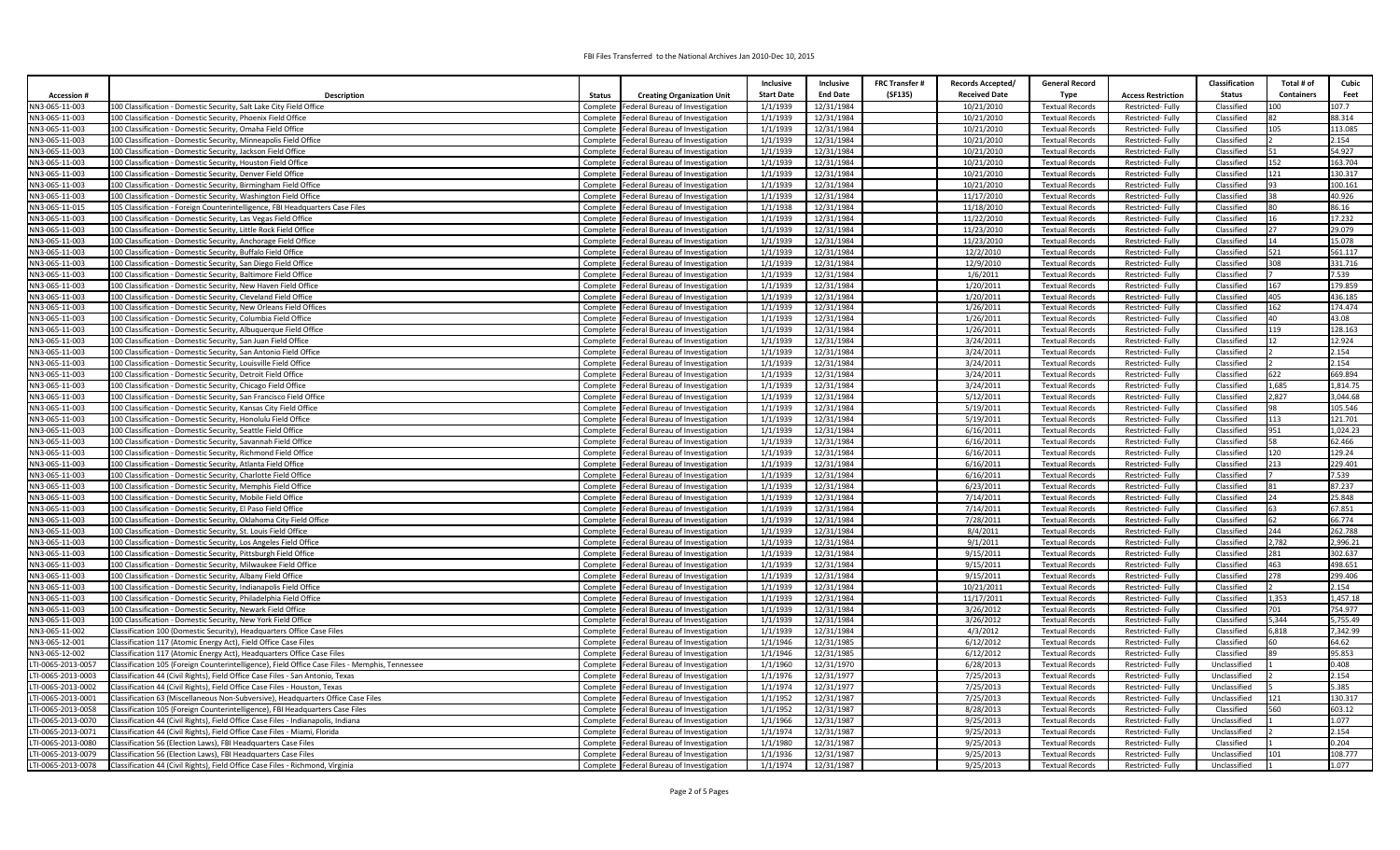|                                        |                                                                                                                                                                                            |                                                                                          | Inclusive         | Inclusive              | <b>FRC Transfer#</b> | Records Accepted/    | <b>General Record</b>                            |                                      | Classification               | Cubic<br>Total # of       |
|----------------------------------------|--------------------------------------------------------------------------------------------------------------------------------------------------------------------------------------------|------------------------------------------------------------------------------------------|-------------------|------------------------|----------------------|----------------------|--------------------------------------------------|--------------------------------------|------------------------------|---------------------------|
| <b>Accession#</b>                      | Description                                                                                                                                                                                | <b>Status</b>                                                                            | <b>Start Date</b> | <b>End Date</b>        | (SF135)              | <b>Received Date</b> | <b>Type</b>                                      | <b>Access Restriction</b>            | <b>Status</b>                | <b>Containers</b><br>Feet |
|                                        |                                                                                                                                                                                            | <b>Creating Organization Unit</b>                                                        |                   |                        |                      |                      |                                                  | <b>Restricted-Fully</b>              |                              |                           |
| TI-0065-2013-0076                      | Classification 44 (Civil Rights), Field Office Case Files - Detroit, Michigan                                                                                                              | Complete   Federal Bureau of Investigation                                               | 1/1/1961          | 12/31/1987             |                      | 9/25/2013            | <b>Textual Records</b>                           |                                      | Unclassified<br>Unclassified | 1.077<br>1.077            |
| TI-0065-2013-0075                      | Classification 44 (Civil Rights), Field Office Case Files - Birmingham, Alabama                                                                                                            | Complete Federal Bureau of Investigation                                                 | 1/1/1974          | 12/31/1987             |                      | 9/25/2013            | <b>Textual Records</b>                           | Restricted-Fully                     | Unclassified                 | 1.077                     |
| TI-0065-2013-0074                      | Classification 44 (Civil Rights), Field Office Case Files - Phoenix, Arizona                                                                                                               | Complete   Federal Bureau of Investigation                                               | 1/1/1968          | 12/31/1987             |                      | 9/25/2013            | <b>Textual Records</b>                           | Restricted-Fully                     |                              | 1.077                     |
| TI-0065-2013-0068                      | Classification 44 (Civil Rights), Field Office Case Files - Denver, Colorado                                                                                                               | Complete   Federal Bureau of Investigation                                               | 1/1/1975          | 12/13/1987             |                      | 9/25/2013            | <b>Textual Records</b>                           | Restricted-Fully                     | Unclassified                 |                           |
| TI-0065-2013-0072                      | Classification 44 (Civil Rights), Field Office Case Files - Honolulu, Hawaii                                                                                                               | Complete Federal Bureau of Investigation                                                 | 1/1/1975          | 12/31/1987             |                      | 9/25/2013            | <b>Textual Records</b>                           | Restricted-Fully                     | Unclassified                 | 1.077                     |
| TI-0065-2013-0060                      | Classification 44 (Civil Rights), FBI Headquarters Case Files                                                                                                                              | Complete Federal Bureau of Investigation                                                 | 1/1/1955          | 12/31/1987             |                      | 9/25/2013            | <b>Textual Records</b>                           | Restricted-Fully                     | Unclassified                 | 485.727<br>451            |
| TI-0065-2013-0069                      | Classification 44 (Civil Rights), Field Office Case Files - Boston, Massachusetts                                                                                                          | Complete Federal Bureau of Investigation                                                 | 1/1/1976          | 12/31/1987             |                      | 9/25/2013            | <b>Textual Records</b>                           | Restricted-Fully                     | Unclassified                 | 2.154                     |
| TI-0065-2013-0067                      | Classification 44 (Civil Rights), Field Office Case Files - Omaha, Nebraska                                                                                                                | Complete   Federal Bureau of Investigation                                               | 1/1/1965          | 12/31/1987             |                      | 9/25/2013            | <b>Textual Records</b>                           | <b>Restricted-Fully</b>              | Unclassified                 | 1.077                     |
| TI-0065-2013-0066                      | Classification 44 (Civil Rights), Field Office Case Files - Minneapolis, Minnesota                                                                                                         | Complete   Federal Bureau of Investigation                                               | 1/1/1952          | 12/31/1987             |                      | 9/25/2013            | <b>Textual Records</b>                           | Restricted-Fully                     | Unclassified                 | 1.077                     |
| TI-0065-2013-0065                      | Classification 44 (Civil Rights), Field Office Case Files - Cleveland, Ohio                                                                                                                | Complete Federal Bureau of Investigation                                                 | 1/1/1974          | 12/31/1987             |                      | 9/25/2013            | <b>Textual Records</b>                           | Restricted-Fully                     | Unclassified                 | 1.077                     |
| TI-0065-2013-0064                      | Classification 44 (Civil Rights), Field Office Case Files - Washington, D.C.                                                                                                               | Complete   Federal Bureau of Investigation                                               | 1/1/1941          | 12/31/1987             |                      | 9/25/2013            | <b>Textual Records</b>                           | Restricted-Fully                     | Unclassified                 | 2.154                     |
| TI-0065-2013-0063                      | Classification 44 (Civil Rights), Field Office Case Files - San Juan, Puerto Rico                                                                                                          | Complete Federal Bureau of Investigation                                                 | 1/1/1976          | 12/21/1987             |                      | 9/25/2013            | <b>Textual Records</b>                           | Restricted-Fully                     | Unclassified                 | 3.231                     |
| TI-0065-2013-0062                      | Classification 44 (Civil Rights), Field Office Case Files - El Paso, Texas                                                                                                                 | Complete   Federal Bureau of Investigation                                               | 1/1/1973          | 12/31/1987             |                      | 9/25/2013            | <b>Textual Records</b>                           | Restricted-Fully                     | Unclassified                 | 1.077                     |
| TI-0065-2013-0061                      | Classification 44 (Civil Rights), Field Office Case Files - Philadelphia, Pennsylvania                                                                                                     | Complete   Federal Bureau of Investigation                                               | 1/1/1972          | 12/31/1987             |                      | 9/25/2013            | <b>Textual Records</b>                           | Restricted-Fully                     | Unclassified                 | 1.077                     |
| TI-0065-2013-0073                      | Classification 44 (Civil Rights), Field Office Case Files - Dallas, Texas                                                                                                                  | Complete   Federal Bureau of Investigation                                               | 1/1/1942          | 12/31/1987             |                      | 9/25/2013            | <b>Textual Records</b>                           | Restricted-Fully                     | Classified                   | 1.077                     |
| TI-0065-2014-0002                      | Classification 29 (Bank Fraud and Embezzlement), FBI Headquarters Case Files                                                                                                               | Complete Federal Bureau of Investigation                                                 | 1/1/1976          | 12/31/1987             |                      | 12/4/2013            | <b>Textual Records</b>                           | Restricted-Fully                     | Unclassified                 | 73.236                    |
| TI-0065-2014-0001                      | Classification 87 (Interstate Transportation of Stolen Property), FBI Headquarters Case Files                                                                                              | Complete   Federal Bureau of Investigation                                               | 1/1/1939          | 12/31/1987             |                      | 12/4/2013            | <b>Textual Records</b>                           | Restricted-Fully                     | Unclassified                 | 339.255<br>315            |
| TI-0065-2013-0081                      | Classification 105 (Foreign Counterintelligence), FBI Headquarters Case Files                                                                                                              | Complete   Federal Bureau of Investigation                                               | 1/1/1950          | 12/31/1987             |                      | 12/4/2013            | <b>Textual Records</b>                           | Restricted-Fully                     | Classified                   | 104.469                   |
| TI-0065-2014-0003                      | Classification 44 (Civil Rights), FBI Headquarters Case Files                                                                                                                              | Complete   Federal Bureau of Investigation                                               | 2/17/1978         | 12/31/1987             |                      | 2/4/2014             | <b>Textual Records</b>                           | Restricted-Fully                     | Unclassified                 | 129.24<br>120             |
| TI-0065-2014-0010                      | Classification 105 (Foreign Counterintelligence), Field Office Case Files - Indianapolis, Indiana                                                                                          | Complete   Federal Bureau of Investigation                                               | 1/1/1955          | 12/31/1988             |                      | 5/7/2014             | <b>Textual Records</b>                           | Restricted-Fully                     | Classified                   | 19.386<br>18              |
| TI-0065-2014-0009                      | Classification 105 (Foreign Counterintelligence), Field Office Case Files - Charlotte, North Carolina                                                                                      | Complete Federal Bureau of Investigation                                                 | 1/1/1951          | 12/31/1988             |                      | 5/7/2014             | <b>Textual Records</b>                           | Restricted-Fully                     | Classified                   | 43.08<br>40               |
| TI-0065-2014-0008                      | Classification 105 (Foreign Counterintelligence), Field Office Case Files - Louisville, Kentucky                                                                                           | Complete Federal Bureau of Investigation                                                 | 1/1/1952          | 12/31/1988             |                      | 5/7/2014             | <b>Textual Records</b>                           | <b>Restricted-Fully</b>              | Classified                   | 14.001<br>13              |
| TI-0065-2014-0007                      | Classification 105 (Foreign Counterintelligence), Field Office Case Files - Anchorage, Alaska                                                                                              | Complete   Federal Bureau of Investigation                                               | 1/1/1944          | 12/31/1988             |                      | 5/7/2014             | <b>Textual Records</b>                           | Restricted-Fully                     | Classified                   | 8.616                     |
| TI-0065-2014-0006                      | Classification 105 (Foreign Counterintelligence), Field Office Case Files - Alexandria, Virginia                                                                                           | Complete   Federal Bureau of Investigation                                               | 1/1/1956          | 12/31/1988             |                      | 5/7/2014             | <b>Textual Records</b>                           | Restricted-Fully                     | Classified                   | 22.617                    |
| TI-0065-2014-0005                      | Classification 105 (Foreign Counterintelligence), Field Office Case Files - Jackson, Mississippi                                                                                           | Complete Federal Bureau of Investigation                                                 | 1/1/1944          | 12/31/1988             |                      | 5/7/2014             | <b>Textual Records</b>                           | Restricted-Fully                     | Classified                   | 11.847                    |
| TI-0065-2014-0004                      | Classification 102 (Voorhis Act), Field Office Case Files                                                                                                                                  | Complete Federal Bureau of Investigation                                                 | 1/1/1941          | 12/31/1984             |                      | 5/7/2014             | <b>Textual Records</b>                           | Restricted-Fully                     | Classified                   | 9.693                     |
| TI-0065-2014-0013                      | Classification 105 (Foreign Counterintelligence), Field Office Case Files - Denver, Colorado                                                                                               | Complete   Federal Bureau of Investigation                                               | 6/23/1945         | 12/31/1988             |                      | 9/3/2014             | <b>Textual Records</b>                           | Restricted-Fully                     | Classified                   | 34.464<br>32              |
| TI-0065-2014-0014                      | Classification 105 (Foreign Counterintelligence), Field Office Case Files - Indianapolis, Indiana                                                                                          | Complete<br>Federal Bureau of Investigation                                              | 6/25/1965         | 12/31/1988             |                      | 9/3/2014             | <b>Textual Records</b>                           | Restricted-Fully                     | Classified                   | 32.31                     |
| TI-0065-2014-0015                      | Classification 105 (Foreign Counterintelligence), Field Office Case Files - Jacksonville, Florida                                                                                          | Complete Federal Bureau of Investigation                                                 | 4/26/1961         | 12/31/1988             |                      | 9/3/2014             | <b>Textual Records</b>                           | Restricted-Fully                     | Classified                   | 56.004<br>52              |
| TI-0065-2014-0016                      | Classification 105 (Foreign Counterintelligence), Field Office Case Files - Milwaukee, Wisconsin                                                                                           | Complete Federal Bureau of Investigation                                                 | 2/17/1941         | 12/31/1988             |                      | 9/3/2014             | <b>Textual Records</b>                           | Restricted-Fully                     | Classified                   | 52.773<br>10              |
| TI-0065-2014-0017                      | Classification 105 (Foreign Counterintelligence), Field Office Case Files - Washington, D.C.                                                                                               | Complete   Federal Bureau of Investigation                                               | 4/5/1945          | 12/31/1988             |                      | 9/3/2014             | <b>Textual Records</b>                           | <b>Restricted-Fully</b>              | Classified                   | 232.632<br>216            |
| TI-0065-2014-0018                      | Classification 6 (Interstate Transportation of Strikebreakers), FBI Headquarters Case Files                                                                                                | Complete   Federal Bureau of Investigation                                               | 11/6/1936         | 2/3/1945               |                      | 9/30/2014            | <b>Textual Records</b>                           | Unrestricted                         | Unclassified                 | 0.204                     |
| TI-0065-2015-0005                      | Classification 98 (Sabotage), FBI Headquarters Case Files                                                                                                                                  | Complete   Federal Bureau of Investigation                                               | 10/14/1939        | 4/9/1975               |                      | 11/19/2014           | <b>Textual Records</b>                           | Restricted-Fully                     | Unclassified                 | 8.616                     |
| TI-0065-2015-0004                      | Classification 89 (Assaulting or Killing a Federal Officer), FBI Headquarters Case Files                                                                                                   | Complete   Federal Bureau of Investigation                                               | 3/10/1945         | 11/28/1988             |                      | 11/19/2014           | <b>Textual Records</b>                           | Restricted-Fully                     | Unclassified                 | 30.156                    |
| TI-0065-2015-0003                      | Classification 88 (Unlawful Flight to Avoid Prosecution), FBI Headquarters Case Files                                                                                                      | Complete   Federal Bureau of Investigation                                               | 7/24/1944         | 5/23/1988              |                      | 11/19/2014           | <b>Textual Records</b>                           | Restricted-Fully                     | Unclassified                 | 16.155                    |
| TI-0065-2015-0002                      | Classification 79 (Missing Persons), FBI Headquarters Case Files                                                                                                                           | Complete   Federal Bureau of Investigation                                               | 2/10/1947         | 10/9/1980              |                      | 11/19/2014           | <b>Textual Records</b>                           | Restricted-Fully                     | Unclassified                 | 1.077                     |
| TI-0065-2015-0001                      | Classification 105 (Foreign Counterintelligence), Field Office Case Files - Washington, D.C.                                                                                               | Complete   Federal Bureau of Investigation                                               | 1/1/1953          | 12/31/1988             |                      | 11/19/2014           | <b>Textual Records</b>                           | Restricted-Fully                     | Classified                   | 204.63<br>190             |
| TI-0065-2015-0026                      | Classification 162 (Interstate Gambling Activities), FBI Headquarters Case Files                                                                                                           | Complete<br>Federal Bureau of Investigation                                              | 5/29/1961         | 5/17/1977              |                      | 2/4/2015             | <b>Textual Records</b>                           | Restricted-Fully                     | Unclassified                 | 7.539                     |
| TI-0065-2015-0016                      | Classification 121 (Loyalty of Government Employees), FBI Headquarters Case Files                                                                                                          | Complete   Federal Bureau of Investigation                                               | 2/15/1940         | 5/17/1986              |                      | 2/4/2015             | <b>Textual Records</b>                           | <b>Restricted-Fully</b>              | Unclassified                 | 45.234                    |
| TI-0065-2015-0029                      | Classification 105 (Foreign Counterintelligence), Field Office Case Files - Washington, D.C.                                                                                               | Complete Federal Bureau of Investigation                                                 | 2/7/1957          | 3/31/1988              |                      | 2/4/2015             | <b>Textual Records</b>                           | Restricted-Fully                     | Classified                   | 64.62                     |
| TI-0065-2015-0014                      | Classification 115 (Bond Default), FBI Headquarters Case Files                                                                                                                             | Complete   Federal Bureau of Investigation                                               | 10/7/1948         | 3/26/1988              |                      | 2/4/2015             | <b>Textual Records</b>                           | Restricted-Fully                     | Unclassified                 | 8.616                     |
| TI-0065-2015-0028                      | Classification 197 (Civil Actions or Claims Against the Government), FBI Headquarters Case Files                                                                                           | Complete   Federal Bureau of Investigation                                               | 6/20/1977         | 11/29/1988             |                      | 2/4/2015             | <b>Textual Records</b>                           | Restricted-Fully                     | Unclassified                 | 4.308                     |
| TI-0065-2015-0027                      | Classification 163 (Foreign Police Cooperation), FBI Headquarters Case Files                                                                                                               | Complete   Federal Bureau of Investigation                                               | 5/22/1961         | 12/12/1988             |                      | 2/4/2015             | <b>Textual Records</b>                           | Restricted-Fully                     | Unclassified                 | 8.616                     |
| TI-0065-2015-0025                      | Classification 151 (Referral Cases from Office of Personnel Management - Applicant Loyalty), FBI Headquarters Case Files                                                                   | Complete   Federal Bureau of Investigation                                               | 6/17/1946         | 12/16/1988             |                      | 2/4/2015             | <b>Textual Records</b>                           | Restricted-Fully                     | Unclassified                 | 58.158                    |
| TI-0065-2015-0024                      | Classification 149 (Destruction of Aircraft or Motor Vehicles), FBI Headquarters Case Files                                                                                                | Complete   Federal Bureau of Investigation                                               | 9/19/1956         | 7/8/1987               |                      | 2/4/2015             | <b>Textual Records</b>                           | Restricted-Fully                     | Unclassified                 | 6.462                     |
| TI-0065-2015-0023                      | Classification 147 (Fraud Against the Government - Department of Housing and Urban Development), FBI Headquarters Case Files                                                               | Complete Federal Bureau of Investigation                                                 | 6/17/1954         | 11/7/1988              |                      | 2/4/2015             | <b>Textual Records</b>                           | Restricted-Fully                     | Unclassified                 | 16.155                    |
| TI-0065-2015-0022                      | Classification 145 (Interstate Transportation of Obscene Material), FBI Headquarters Case Files                                                                                            | Complete   Federal Bureau of Investigation                                               | 1/27/1953         | 8/5/1988               |                      | 2/4/2015             | <b>Textual Records</b>                           | Restricted-Fully                     | Unclassified                 | 14.001                    |
| TI-0065-2015-0021                      | Classification 139 (Interception of Communications), FBI Headquarters Case Files                                                                                                           | Complete Federal Bureau of Investigation                                                 | 2/12/1953         | 12/7/1988              |                      | 2/4/2015             | <b>Textual Records</b>                           | Restricted-Fully                     | Unclassified                 | 8.616                     |
| TI-0065-2015-0020                      | Classification 138 (Loyalty of Employees of International Organizations), FBI Headquarters Case Files                                                                                      | Complete Federal Bureau of Investigation                                                 | 12/12/1944        | 11/29/1988             |                      | 2/4/2015             | <b>Textual Records</b>                           | <b>Restricted-Fully</b>              | Unclassified                 | 66.774                    |
| TI-0065-2015-0019                      | Classification 124 (European Recovery Program), FBI Headquarters Case Files                                                                                                                | Complete Federal Bureau of Investigation                                                 | 5/18/1948         | 3/23/1987              |                      | 2/4/2015             | <b>Textual Records</b>                           | Restricted-Fully                     | Unclassified                 | 9.693                     |
|                                        |                                                                                                                                                                                            |                                                                                          | 4/22/1948         |                        |                      | 2/4/2015             |                                                  |                                      | Unclassified                 | 32.31                     |
| TI-0065-2015-0018<br>TI-0065-2015-0017 | Classification 123 (Special Inquiry - State Department, Voice of America), FBI Headquarters Case Files<br>Classification 122 (Labor Management Relations Act), FBI Headquarters Case Files | Complete   Federal Bureau of Investigation<br>Complete   Federal Bureau of Investigation | 8/19/1948         | 11/9/1987<br>3/23/1984 |                      | 2/4/2015             | <b>Textual Records</b><br><b>Textual Records</b> | Restricted-Fully<br>Restricted-Fully | Unclassified                 | 8.616                     |
|                                        |                                                                                                                                                                                            |                                                                                          |                   |                        |                      |                      |                                                  |                                      |                              |                           |
| TI-0065-2015-0015                      | Classification 120 (Federal Tort Claims Act), FBI Headquarters Case Files                                                                                                                  | Complete Federal Bureau of Investigation                                                 | 11/25/1947        | 7/1/1987               |                      | 2/4/2015             | <b>Textual Records</b>                           | Restricted-Fully                     | Unclassified                 | 9.693<br>3.231            |
| TI-0065-2015-0013                      | Classification 93 (Ascertaining Financial Ability), FBI Headquarters Case Files                                                                                                            | Complete   Federal Bureau of Investigation                                               | 8/29/1956         | 6/2/1980               |                      | 2/4/2015             | <b>Textual Records</b>                           | Restricted-Fully                     | Unclassified                 |                           |
| TI-0065-2015-0012                      | Classification 92 (Racketeering Enterprise Investigations), FBI Headquarters Case Files                                                                                                    | Complete Federal Bureau of Investigation                                                 | 11/20/1946        | 8/15/1986              |                      | 2/4/2015             | <b>Textual Records</b>                           | <b>Restricted-Fully</b>              | Unclassified                 | 65.697                    |
| TI-0065-2015-0011                      | Classification 76 (Escaped Federal Prisoners), FBI Headquarters Case Files                                                                                                                 | Complete Federal Bureau of Investigation                                                 | 3/1/1944          | 8/24/1988              |                      | 2/4/2015             | <b>Textual Records</b>                           | Restricted-Fully                     | Unclassified                 | 28.002                    |
| TI-0065-2015-0010                      | Classification 58 (Bribery and Conflict of Interest), FBI Headquarters Case Files                                                                                                          | Complete   Federal Bureau of Investigation                                               | 12/31/1943        | 7/1/1987               |                      | 2/4/2015             | <b>Textual Records</b>                           | Restricted-Fully                     | Unclassified                 | 36.618                    |
| TI-0065-2015-0009                      | Classification 52 (Theft or Destruction of Government Property), FBI Headquarters Case Files                                                                                               | Complete Federal Bureau of Investigation                                                 | 12/15/1944        | 12/9/1981              |                      | 2/4/2015             | <b>Textual Records</b>                           | Restricted-Fully                     | Unclassified                 | 2.154                     |
| TI-0065-2015-0008                      | Classification 49 (National Bankruptcy Act), FBI Headquarters Case Files                                                                                                                   | Complete   Federal Bureau of Investigation                                               | 4/7/1948          | 1/12/1983              |                      | 2/4/2015             | <b>Textual Records</b>                           | Restricted-Fully                     | Unclassified                 | 3.231                     |
| LTI-0065-2015-0007                     | Classification 47 (Impersonation), FBI Headquarters Case Files                                                                                                                             | Complete Federal Bureau of Investigation                                                 | 8/31/1945         | 7/12/1982              |                      | 2/4/2015             | <b>Textual Records</b>                           | Restricted-Fully                     | Unclassified                 | 7.539                     |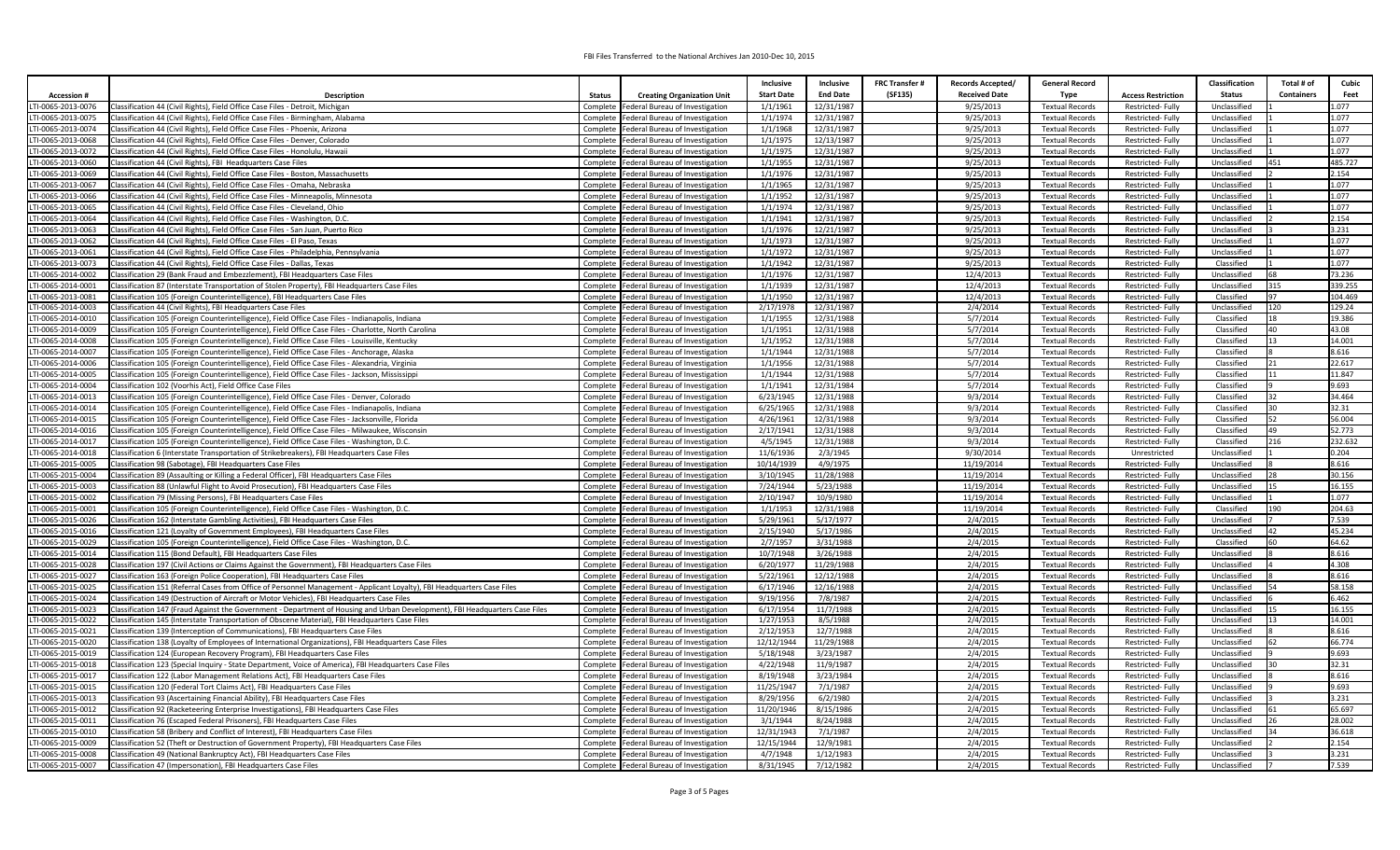|                   |                                                                                                               |               |                                            | Inclusive         | Inclusive       | <b>FRC Transfer#</b> | <b>Records Accepted/</b> | <b>General Record</b>  |                           | <b>Classification</b> | Total # of        | Cubic             |
|-------------------|---------------------------------------------------------------------------------------------------------------|---------------|--------------------------------------------|-------------------|-----------------|----------------------|--------------------------|------------------------|---------------------------|-----------------------|-------------------|-------------------|
|                   |                                                                                                               |               |                                            | <b>Start Date</b> | <b>End Date</b> | (SF135)              | <b>Received Date</b>     | <b>Type</b>            |                           | <b>Status</b>         | <b>Containers</b> | Feet              |
| <b>Accession#</b> | <b>Description</b>                                                                                            | <b>Status</b> | <b>Creating Organization Unit</b>          |                   |                 |                      |                          |                        | <b>Access Restriction</b> |                       |                   | 15.078            |
| TI-0065-2015-0006 | Classification 46 (Fraud Against the Government), FBI Headquarters Case Files                                 |               | Complete Federal Bureau of Investigation   | 5/13/1944         | 8/10/1987       |                      | 2/4/2015                 | <b>Textual Records</b> | Restricted-Fully          | Unclassified          |                   | 18.309            |
| TI-0065-2015-0036 | Classification 70 (Crime on Government Reservation), FBI Headquarters Case Files                              | Complete      | Federal Bureau of Investigation            | 1/16/1947         | 2/8/1988        |                      | 5/6/2015                 | <b>Textual Records</b> | Restricted-Fully          | Unclassified          |                   |                   |
| TI-0065-2015-0032 | Classification 1 (National Academy Matters), FBI Headquarters Case Files                                      |               | Complete   Federal Bureau of Investigation | 2/16/1939         | 6/14/1989       |                      | 5/6/2015                 | <b>Textual Records</b> | Restricted-Fully          | Unclassified          |                   | 34.464            |
| TI-0065-2015-0033 | Classification 9 (Extortion), FBI Headquarters Case Files                                                     | Complete      | Federal Bureau of Investigation            | 4/3/1948          | 6/28/1989       |                      | 5/6/2015                 | <b>Textual Records</b> | Restricted-Fully          | Unclassified          |                   | 20.463            |
| TI-0065-2015-0034 | lassification 15 (Theft from Interstate Shipment), FBI Headquarters Case Files                                | Complete      | Federal Bureau of Investigation            | 7/13/1944         | 4/24/1986       |                      | 5/6/2015                 | <b>Textual Records</b> | Restricted-Fully          | Unclassified          |                   | 52.773            |
| TI-0065-2015-0035 | Classification 45 (Crime on the High Seas), FBI Headquarters Case Files                                       | Complete      | Federal Bureau of Investigation            | 6/26/1946         | 11/9/1981       |                      | 5/6/2015                 | <b>Textual Records</b> | Restricted-Fully          | Unclassified          |                   | 9.693             |
| TI-0065-2015-0037 | Classification 91 (Bank Robbery), FBI Headquarters Case Files                                                 | Complete      | Federal Bureau of Investigation            | 3/19/1954         | 9/4/1987        |                      | 5/6/2015                 | <b>Textual Records</b> | Restricted-Fully          | Unclassified          | 59                | 63.543            |
| TI-0065-2015-0038 | Classification 95 (Laboratory Examinations). FBI Headquarters Case Files                                      | Complete      | Federal Bureau of Investigation            | 11/1/1943         | 2/8/1983        |                      | 5/6/2015                 | <b>Textual Records</b> | <b>Restricted-Fully</b>   | Unclassified          |                   | 10.77             |
| TI-0065-2015-0039 | Classification 96 (Alien Applicants), FBI Headquarters Case Files                                             | Complete      | Federal Bureau of Investigation            | 10/26/1939        | 4/20/1985       |                      | 5/6/2015                 | <b>Textual Records</b> | Restricted-Fully          | Unclassified          |                   | 4.308             |
| TI-0065-2015-0040 | Classification 118 (Applicant, Central Intelligence Group), FBI Headquarters Case Files                       |               | Complete   Federal Bureau of Investigation | 10/24/1946        | 10/8/1970       |                      | 5/6/2015                 | <b>Textual Records</b> | Restricted-Fully          | Unclassified          |                   | 25.848            |
| TI-0065-2015-0041 | Classification 128 (International Development Program), FBI Headquarters Case Files                           |               | Complete   Federal Bureau of Investigation | 8/30/1950         | 7/13/1976       |                      | 5/6/2015                 | <b>Textual Records</b> | Restricted-Fully          | Unclassified          |                   | 8.616             |
| TI-0065-2015-0042 | Classification 159 (Labor Management Reporting and Disclosure Act of 1959), FBI Headquarters Case Files       | Complete      | Federal Bureau of Investigation            | 12/11/1959        | 4/28/1988       |                      | 5/6/2015                 | <b>Textual Records</b> | Restricted-Fully          | Unclassified          |                   | 6.462             |
| TI-0065-2015-0043 | Classification 160 (Federal Train Wreck Statute), FBI Headquarters Case Files                                 | Complete      | Federal Bureau of Investigation            | 3/7/1960          | 2/21/1978       |                      | 5/6/2015                 | <b>Textual Records</b> | Restricted-Fully          | Unclassified          |                   | 2.154             |
| TI-0065-2015-0044 | Classification 165 (Interstate Transmission of Wagering Information), FBI Headquarters Case Files             | Complete      | Federal Bureau of Investigation            | 10/18/1961        | 6/16/1987       |                      | 5/6/2015                 | <b>Textual Records</b> | Restricted-Fully          | Unclassified          |                   | 75.39             |
| TI-0065-2015-0045 | Classification 166 (Interstate Transportation in Aid of Racketeering), FBI Headquarters Case Files            | Complete      | Federal Bureau of Investigation            | 8/25/1944         | 9/27/1988       |                      | 5/6/2015                 | <b>Textual Records</b> | Restricted-Fully          | Unclassified          | 100               | 107.7             |
| TI-0065-2015-0046 | Classification 174 (Explosives and Incendiary Devices), FBI Headquarters Case Files                           |               | Complete   Federal Bureau of Investigation | 4/23/1965         | 6/21/1977       |                      | 5/6/2015                 | <b>Textual Records</b> | Restricted-Fully          | Unclassified          |                   | 10.77             |
| TI-0065-2015-0047 | Classification 182 (Illegal Gambling Business), FBI Headquarters Case Files                                   | Complete      | Federal Bureau of Investigation            | 6/21/1971         | 1/28/1981       |                      | 5/6/2015                 | <b>Textual Records</b> | <b>Restricted-Fully</b>   | Unclassified          |                   | 5.385             |
| TI-0065-2015-0048 | lassification 105 (Foreign Counterintelligence), FBI Headquarters Case Files                                  | Complete      | Federal Bureau of Investigation            | 1/21/1949         | 12/31/1989      |                      | 5/6/2015                 | <b>Textual Records</b> | Restricted-Fully          | Classified            |                   | 70.005            |
| TI-0065-2015-0049 | Classification 105 (Foreign Counterintelligence), Field Office Case Files - Washington, D.C.                  |               | Complete   Federal Bureau of Investigation | 7/22/1953         | 12/31/1989      |                      | 5/6/2015                 | <b>Textual Records</b> | Restricted-Fully          | Classified            | 127               | 136.779           |
| TI-0065-2015-0050 | Classification 109 (Foreign Political Matters), FBI Headquarters Case Files                                   |               | Complete Federal Bureau of Investigation   | 1/15/1944         | 8/24/1987       |                      | 5/6/2015                 | <b>Textual Records</b> | Restricted-Fully          | Classified            |                   | 65.697            |
| TI-0065-2015-0081 | Classification 184 (Police Killings), FBI Headquarters Case Files                                             |               | Complete   Federal Bureau of Investigation | 10/18/1971        | 7/20/1988       |                      | 8/5/2015                 | <b>Textual Records</b> | Restricted-Fully          | Unclassified          |                   | 5.385             |
| TI-0065-2015-0061 | Classification 97 (Foreign Agents Registration Act), FBI Headquarters Case Files                              | Complete      | Federal Bureau of Investigation            | 3/7/1940          | 10/27/1988      |                      | 8/5/2015                 | <b>Textual Records</b> | Restricted-Fully          | Classified            | 63                | 67.851            |
| TI-0065-2015-0085 | lassification 105 (Foreign Counterintelligence), FBI Headquarters Case Files                                  | Complete      | Federal Bureau of Investigation            | 7/26/1944         | 10/30/1989      |                      | 8/5/2015                 | <b>Textual Records</b> | Restricted-Fully          | Classified            | 77                | 82.929            |
|                   |                                                                                                               |               |                                            |                   |                 |                      |                          |                        |                           | Classified            |                   |                   |
| TI-0065-2015-0086 | Classification 105 (Foreign Counterintelligence), Field Office Case Files - Washington, D.C.                  | Complete      | Federal Bureau of Investigation            | 8/1/1959          | 6/30/1989       |                      | 8/5/2015                 | <b>Textual Records</b> | Restricted-Fully          |                       | 22                | 103.392<br>23.694 |
| TI-0065-2015-0056 | Classification 65 (Espionage), FBI Headquarters Case Files                                                    | Complete      | Federal Bureau of Investigation            | 6/7/1940          | 11/4/1987       |                      | 8/5/2015                 | <b>Textual Records</b> | Restricted-Fully          | Classified            |                   |                   |
| TI-0065-2015-0055 | Classification 64 (Foreign Miscellaneous), FBI Headquarters Case Files                                        | Complete      | Federal Bureau of Investigation            | 4/2/1925          | 8/24/1989       |                      | 8/5/2015                 | <b>Textual Records</b> | Restricted-Fully          | Classified            |                   | 28.002            |
| TI-0065-2015-0083 | Classification 192 (Hobbs Act - Financial Institutions, Commercial Institutions), FBI Headquarters Case Files | Complete      | Federal Bureau of Investigation            | 6/20/1977         | 5/16/1978       |                      | 8/5/2015                 | <b>Textual Records</b> | Restricted-Fully          | Unclassified          |                   | 1.077             |
| TI-0065-2015-0082 | Classification 191 (False Identity Matters), FBI Headquarters Case Files                                      | Complete      | Federal Bureau of Investigation            | 2/28/1973         | 7/9/1987        |                      | 8/5/2015                 | <b>Textual Records</b> | Restricted-Fully          | Unclassified          |                   | 2.154             |
| TI-0065-2015-0080 | Classification 181 (Consumer Credit Protection Act), FBI Headquarters Case Files                              |               | Complete Federal Bureau of Investigation   | 11/13/1969        | 7/14/1987       |                      | 8/5/2015                 | <b>Textual Records</b> | Restricted-Fully          | Unclassified          |                   | 1.077             |
| TI-0065-2015-0079 | Classification 180 (Desecration to the Flag), FBI Headquarters Case Files                                     | Complete      | Federal Bureau of Investigation            | 2/11/1969         | 4/10/1975       |                      | 8/5/2015                 | <b>Textual Records</b> | Restricted-Fully          | Unclassified          |                   | 1.077             |
| TI-0065-2015-0078 | Classification 178 (Interstate Obscene or Harassing Telephone Calls), FBI Headquarters Case Files             |               | Complete Federal Bureau of Investigation   | 5/28/1968         | 2/3/1989        |                      | 8/5/2015                 | <b>Textual Records</b> | Restricted-Fully          | Unclassified          |                   | 1.077             |
| TI-0065-2015-0070 | Classification 143 (Interstate Transportation of Gambling Devices), FBI Headquarters Case Files               | Complete      | Federal Bureau of Investigation            | 6/25/1951         | 2/13/1989       |                      | 8/5/2015                 | <b>Textual Records</b> | Restricted-Fully          | Unclassified          |                   | 14.001            |
| TI-0065-2015-0087 | Classification 76 (Escaped Federal Prisoners), FBI Headquarters Case Files                                    | Complete      | Federal Bureau of Investigation            | 10/14/1931        | 3/22/1960       |                      | 8/5/2015                 | <b>Textual Records</b> | Restricted-Fully          | Unclassified          |                   | 2.154             |
| TI-0065-2015-0076 | Classification 167 (Destruction of Interstate Property), FBI Headquarters Case Files                          |               | Complete   Federal Bureau of Investigation | 11/26/1965        | 7/14/1987       |                      | 8/5/2015                 | <b>Textual Records</b> | Restricted-Fully          | Unclassified          |                   | 3.231             |
| TI-0065-2015-0073 | Classification 148 (Interstate Transportation of Fireworks), FBI Headquarters Case Files                      | Complete      | Federal Bureau of Investigation            | 10/31/1955        | 3/12/1987       |                      | 8/5/2015                 | <b>Textual Records</b> | Restricted-Fully          | Unclassified          |                   | 1.077             |
| TI-0065-2015-0089 | lassification 146 (Interstate Transportation of Prison-Made Goods), FBI Headquarters Case Files               | Complete      | Federal Bureau of Investigation            | 2/26/1954         | 7/14/1987       |                      | 8/5/2015                 | <b>Textual Records</b> | Restricted-Fully          | Unclassified          |                   | 1.077             |
| TI-0065-2015-0071 | Classification 144 (Interstate Transportation of Lottery Tickets), FBI Headquarters Case Files                | Complete      | Federal Bureau of Investigation            | 1/18/1954         | 5/27/1975       |                      | 8/5/2015                 | <b>Textual Records</b> | <b>Restricted-Fully</b>   | Unclassified          |                   | 3.231             |
| TI-0065-2015-0069 | Classification 142 (Illegal Use of Railroad Pass), FBI Headquarters Case Files                                | Complete      | Federal Bureau of Investigation            | 1/13/1954         | 12/16/1966      |                      | 8/5/2015                 | <b>Textual Records</b> | Restricted-Fully          | Unclassified          |                   | 1.077             |
| TI-0065-2015-0068 | Classification 141 (False Entries in Records of Interstate Carriers), FBI Headquarters Case Files             | Complete      | Federal Bureau of Investigation            | 3/10/1954         | 7/14/1987       |                      | 8/5/2015                 | <b>Textual Records</b> | Restricted-Fully          | Unclassified          |                   | 1.077             |
| TI-0065-2015-0067 | Classification 133 (National Science Foundation Act Applicant). FBI Headquarters Case Files                   |               | Complete   Federal Bureau of Investigation | 11/14/1951        | 1/18/1982       |                      | 8/5/2015                 | <b>Textual Records</b> | <b>Restricted-Fully</b>   | Unclassified          |                   | 1.077             |
| TI-0065-2015-0066 | lassification 132 (Special Inquiry - Office of Defense Mobilization), FBI Headquarters Case Files             |               | Complete   Federal Bureau of Investigation | 3/9/1951          | 1/18/1982       |                      | 8/5/2015                 | <b>Textual Records</b> | Restricted-Fully          | Unclassified          |                   | 1.077             |
| TI-0065-2015-0065 | Classification 131 (Admiralty Matters), FBI Headquarters Case Files                                           |               | Complete   Federal Bureau of Investigation | 11/3/1954         | 7/14/1987       |                      | 8/5/2015                 | <b>Textual Records</b> | Restricted-Fully          | Unclassified          |                   | 4.308             |
| TI-0065-2015-0064 | Classification 130 (Special Inquiry - Armed Forces Security Act), FBI Headquarters Case Files                 | Complete      | Federal Bureau of Investigation            | 11/4/1950         | 7/26/1955       |                      | 8/5/2015                 | <b>Textual Records</b> | Restricted-Fully          | Unclassified          |                   | 1.077             |
| TI-0065-2015-0063 | Classification 126 (National Security Resources Board), FBI Headquarters Case Files                           | Complete      | Federal Bureau of Investigation            | 5/12/1949         | 7/29/1971       |                      | 8/5/2015                 | <b>Textual Records</b> | Restricted-Fully          | Unclassified          |                   | 1.077             |
| TI-0065-2015-0060 | Classification 86 (Fraud Against the Government - Small Business Administration), FBI Headquarters Case Files | Complete      | Federal Bureau of Investigation            | 6/1/1939          | 2/23/1988       |                      | 8/5/2015                 | <b>Textual Records</b> | Restricted-Fully          | Unclassified          |                   | 2.154             |
| TI-0065-2015-0059 | lassification 82 (War Risk Insurance), FBI Headquarters Case Files                                            | Complete      | Federal Bureau of Investigation            | 5/8/1936          | 1/12/1982       |                      | 8/5/2015                 | <b>Textual Records</b> | Restricted-Fully          | Unclassified          |                   | 3.231             |
| TI-0065-2015-0058 | Classification 78 (Illegal Use of Government Transportation Requests), FBI Headquarters Case Files            | Complete      | Federal Bureau of Investigation            | 7/18/1945         | 7/14/1987       |                      | 8/5/2015                 | <b>Textual Records</b> | Restricted-Fully          | Unclassified          |                   | 1.077             |
| TI-0065-2015-0057 | Classification 75 (Bondsmen and Sureties), FBI Headquarters Case Files                                        | Complete      | Federal Bureau of Investigation            | 10/31/1949        | 7/14/1987       |                      | 8/5/2015                 | <b>Textual Records</b> | Restricted-Fully          | Unclassified          |                   | 1.077             |
| TI-0065-2015-0054 | Classification 51 (Jury Panel Investigations), FBI Headquarters Case Files                                    |               | Complete   Federal Bureau of Investigation | 4/23/1945         | 7/14/1987       |                      | 8/5/2015                 | <b>Textual Records</b> | Restricted-Fully          | Unclassified          |                   | 2.154             |
|                   |                                                                                                               |               |                                            | 2/13/1970         | 11/17/1988      |                      | 8/5/2015                 |                        |                           | Unclassified          |                   | 16.155            |
| TI-0065-2015-0053 | Classification 7 (Kidnapping), FBI Headquarters Case Files                                                    | Complete      | Federal Bureau of Investigation            |                   |                 |                      |                          | <b>Textual Records</b> | Restricted-Fully          | Unclassified          |                   | 1.077             |
| TI-0065-2015-0052 | Classification 5 (Income Tax), FBI Headquarters Case Files                                                    |               | Complete   Federal Bureau of Investigation | 2/23/1949         | 10/17/1957      |                      | 8/5/2015                 | <b>Textual Records</b> | Restricted-Fully          |                       |                   | 4.308             |
| TI-0065-2015-0051 | Classification 4 (National Firearms Act), FBI Headquarters Case Files                                         |               | Complete   Federal Bureau of Investigation | 2/16/1938         | 9/28/1987       |                      | 8/5/2015                 | <b>Textual Records</b> | Restricted-Fully          | Unclassified          |                   |                   |
| TI-0065-2015-0075 | Classification 153 (Automobile Information Disclosure Act), FBI Headquarters Case Files                       | Complete      | Federal Bureau of Investigation            | 12/9/1958         | 7/14/1987       |                      | 8/5/2015                 | <b>Textual Records</b> | Restricted-Fully          | Unclassified          |                   | 1.077             |
| TI-0065-2015-0074 | Classification 152 (Switchblade Knife Act), FBI Headquarters Case Files                                       | Complete      | Federal Bureau of Investigation            | 12/31/1958        | 6/29/1988       |                      | 8/5/2015                 | <b>Textual Records</b> | Restricted-Fully          | Unclassified          |                   | 1.077             |
| TI-0065-2015-0077 | Classification 168 (Interstate Transportation of Wagering Paraphernalia), FBI Headquarters Case Files         | Complete      | Federal Bureau of Investigation            | 9/26/1961         | 7/14/1987       |                      | 8/5/2015                 | <b>Textual Records</b> | Restricted-Fully          | Unclassified          |                   | 16.155            |
| TI-0065-2015-0062 | Classification 103 (Interstate Transportation of Stolen Cattle), FBI Headquarters Case Files                  | Complete      | Federal Bureau of Investigation            | 4/17/1942         | 3/25/1975       |                      | 8/5/2015                 | <b>Textual Records</b> | Restricted-Fully          | Unclassified          |                   | 2.154             |
| TI-0065-2015-0088 | Classification 91 (Bank Robbery), FBI Headquarters Case Files                                                 |               | Complete   Federal Bureau of Investigation | 7/23/1947         | 12/2/1988       |                      | 8/5/2015                 | <b>Textual Records</b> | Restricted-Fully          | Unclassified          | 181               | 194.937           |
| TI-0065-2015-0092 | Classification 105 (Foreign Counterintelligence Matters) Anchorage Field Office                               | Complete      | Federal Bureau of Investigation            | 9/3/1976          | 10/12/1989      |                      | 11/4/2015                | <b>Textual Records</b> | <b>Restricted-Fully</b>   | Classified            |                   | 1.077             |
| TI-0065-2015-0093 | Classification 105 (Foreign Counterintelligence Matters) Charlotte Field Office                               |               | Complete   Federal Bureau of Investigation | 9/2/1981          | 3/21/1989       |                      | 11/4/2015                | <b>Textual Records</b> | <b>Restricted-Fully</b>   | Classified            |                   | 1.077             |
| TI-0065-2015-0094 | Classification 105 (Foreign Counterintelligence Matters) Indianapolis Field Office                            |               | Complete   Federal Bureau of Investigation | 5/31/1962         | 2/22/1989       |                      | 11/4/2015                | <b>Textual Records</b> | Restricted-Fully          | Classified            |                   | 1.077             |